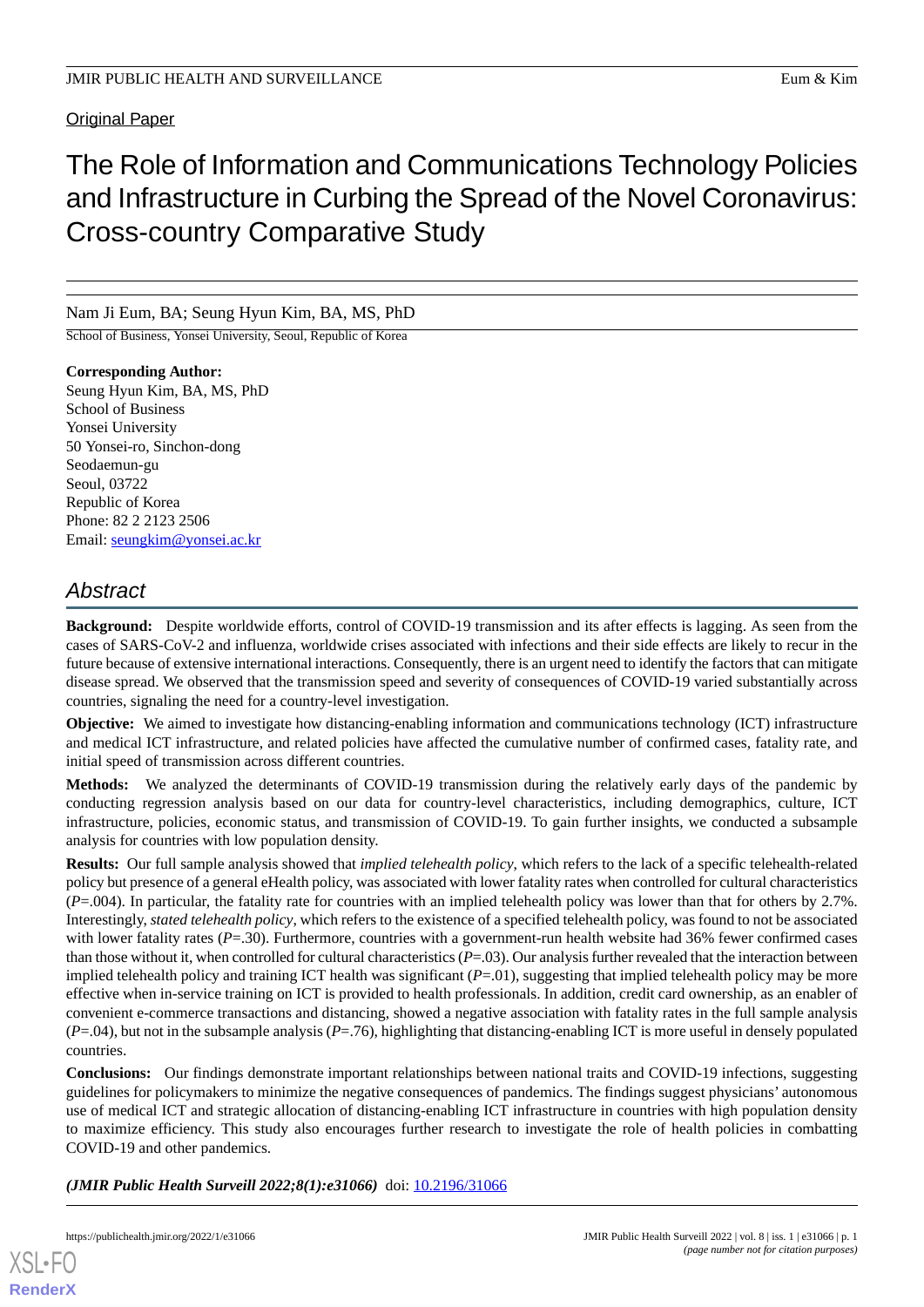### **KEYWORDS**

health policy; telehealth; physical distancing; disease transmission; COVID-19

# *Introduction*

First identified in December 2019, the novel COVID-19 outbreak has rapidly spread worldwide. As of September 23, 2021, the World Health Organization (WHO) reported that over 229.8 million people were infected worldwide, with over 4.7 million deaths caused by COVID-19 [[1\]](#page-12-0). Furthermore, on December 19, 2020, a mutant of COVID-19, labeled B.1.1.7, was found, causing further havoc specifically in European countries. Consequently, the UK Prime Minister Boris Johnson imposed another lockdown that was even stricter than the previous lockdowns [\[2](#page-12-1)]. This kind of catastrophic pandemic is not unprecedented. From 1918 to 1919, the H1N1 influenza A virus emerged and went on to infect approximately 40% of the global population, with a mortality rate of more than 2% [[3\]](#page-13-0). The H1N1 flu persists to this date, over 100 years since its first appearance, and has undergone significant genetic mutations. Virologists expect COVID-19 to follow a similar pattern [\[4](#page-13-1),[5\]](#page-13-2). As such, the prevalence of pandemics and genetic mutations is not a one-off phenomenon. Other outbreaks with disruptive social and economic consequences are probable [[6\]](#page-13-3), demanding research on how to control the spread of a virus in its early stages.

With this urgent need in mind, it is noteworthy that the infection and fatality rates as well as the speed of transmission have varied widely across countries. Countries, such as Israel, Singapore, South Korea, and Taiwan, are regarded as relatively successful in curbing transmission [[7\]](#page-13-4), whereas European countries and the United States experienced an explosive increase in the number of confirmed cases [[1](#page-12-0)]. It is known that minimizing physical contact between individuals without disturbing their daily lives and improved medical practices are crucial in managing the spread of infectious diseases in general [[8\]](#page-13-5). First, as a means of reducing physical contact and enabling social distancing, national information and communications technology (ICT) infrastructure, such as e-commerce and high speed internet connection, has played a key role in many countries [\[8](#page-13-5),[9\]](#page-13-6). Second, the possible importance of medical ICT policies and infrastructure has also been recognized. For example, effective use of telehealth practices has been credited with the successful management of other infectious diseases, such as severe acute respiratory syndrome (SARS) and Middle East respiratory syndrome (MERS), pointing to a possible role for telehealth in controlling pandemics [[10\]](#page-13-7). In addition, other medical ICTs, such as computerized physician order entry (CPOE) and e-prescribing, have been acknowledged as drivers of health care improvements in quality and efficiency [\[11](#page-13-8)]. Third, countries differed significantly across other dimensions, such as implementation of early lockdown and conformity to government policies because of their cultural differences, which could have affected their success in social distancing.

Therefore, to gain broader insights, there is a need for country-level analysis of the national-level characteristics that mitigate the spread of COVID-19 through successful distancing and improved medical practices. Nevertheless, previous studies

 $XS$ -FO **[RenderX](http://www.renderx.com/)** on the spread of COVID-19 tended to have narrower scopes, such as individuals, several cities, a single country, or a single continent, rather than a global focus [[12](#page-13-9)[-17](#page-13-10)]. Although there are some exceptions, those studies were still limited in the number of countries, possibly due to difficulty in data collection, for investigation  $[15,16]$  $[15,16]$  $[15,16]$  $[15,16]$ . For instance, the latest cross-country study on the effect of threat or coping appraisal on distancing compliance was conducted by comparing 5 countries only [[18\]](#page-13-13). In addition, prior research also focused on how the demographic, cultural, or political factors of a country affected COVID-19 infection [\[19](#page-13-14)[-22](#page-13-15)], but did not include ICT-related factors.

To address such a research gap, the primary objective of this study was to identify what national characteristics have a major impact on curtailing contagious diseases during the relatively early days of the pandemic. In particular, we focused on the role of distancing-enabling ICT infrastructure (DistancingICT) and medical ICT infrastructure and policy (MedicalICT) in containing COVID-19 infection, fatality rates, and transmission speed.

# *Methods*

#### **Data Collection**

The main sources of country-level data used in this study included the United Nations, the World Bank, the WHO, Worldometers, Our World in Data (OWID), Ookla, Hofstede Insights, and Wikipedia. Among these, Worldometers is a reference site that provides real-time statistics on diverse topics. As a widely used source of research, media, and teaching, OWID is an online scientific publication institute that focuses on global issues such as poverty and disease. Ookla provides analyses of internet access performance metrics. Hofstede Insights provides culture scores of each country based on Hofstede's cultural dimension theory [\[23](#page-13-16)], and is widely used in academic research. For example, to predict growth of COVID-19 confirmed cases across several countries, Hofstede dimensions are used to account for cultural factors [\[24](#page-13-17)]. Wikipedia is used only to determine which countries enforced national lockdowns in the early days of COVID-19. The accuracy of enforcement and the dates of enforcement were further confirmed through research in the media. All the data were collected between July and August 2020. This sampling strategy allows us to analyze the determinants of COVID-19 transmission during the early days of the pandemic.

We limited our analysis to the countries that reported statistics related to the spread of COVID-19. For example, countries without accurate statistics on deaths as of July 28, 2020, were excluded. China, the country at the epicenter of COVID-19, was excluded because the patterns of disease spread and governmental control differ greatly from those in other countries. By matching the data for the social, economic, and demographic statuses of countries, as well as their physical distancing and health care–related ICT infrastructure, our final data set consisted of 98 countries. The countries included in our analysis are shown in [Figure 1.](#page-2-0)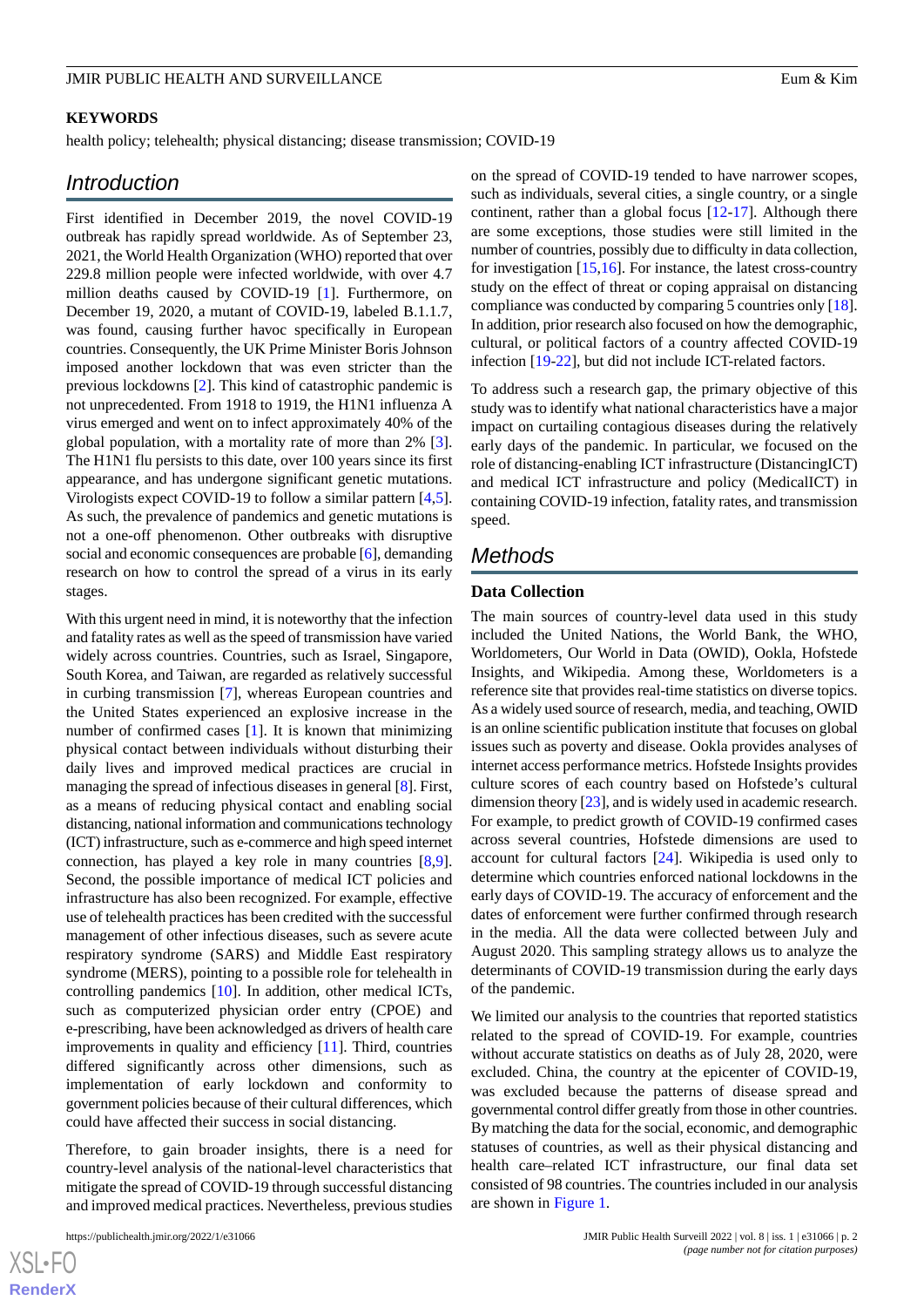<span id="page-2-0"></span>Figure 1. Map chart of the countries used in the analysis.



We focused on the following 3 dependent variables that represented the early state of the spread of COVID-19 in each country: (1) the cumulative number of infections, (2) the fatality rate, and (3) the number of days from initial infection to the 1000th infection. The first dependent variable represents the cumulative number of COVID-19 infections per country as of July 28, 2020. The second dependent variable is the fatality rate, which is the death toll over the cumulative number of infections. The third dependent variable is the transmission speed of COVID-19 in its initial stage. This is represented for each country by the number of days from the date of the first confirmed case to the date of the 1000th confirmed case. For the third dependent variable, countries with fewer than 1000 cases as of July 28, 2020, were excluded due to the difficulty of calculating the speed of transmission.

The 2 main categories of our main independent variables were DistancingICT and MedicalICT. For DistancingICT, we chose the following 2 variables based on findings of previous research: rate of credit card ownership and broadband internet speed. Research and Markets reported that during the COVID-19 pandemic, North America's online sales surged, and credit cards were the top payment method for these online sales [[25\]](#page-14-0). Previous studies further support the relationship between e-commerce and credit card usage. Meyll and Walter surveyed more than 25,000 US households and confirmed that individuals using mobile payments are likely to use credit cards [\[26\]](#page-14-1). Given this direct relationship between e-commerce and credit card usage, we identified credit cards as a major enabler of distancing as they serve as alternatives to offline shopping. Broadband internet speed also assists individuals to comply with

[XSL](http://www.w3.org/Style/XSL)•FO **[RenderX](http://www.renderx.com/)**

stay-at-home orders during COVID-19 [[27\]](#page-14-2). Next, the MedicalICT variables involved the availability of a national telehealth policy or strategy; availability of government-supported multilingual health internet websites that provide information; institutions with health care ICT training; and national electronic health records (EHRs). These variables represent MedicalICT because the variables relate to either reliable online sharing of medical information (government health internet sites and national EHRs) or the effective use of existing medical ICT technology (national telehealth policy and health care ICT training).

In particular, national telehealth policy is divided into the following 2 types: implied and stated. An *implied telehealth policy* means that a country does not have a specific national telehealth policy or strategy, and such a policy is referred to in the overall national eHealth policy. Australia, Finland, and the United States are examples of such countries. The United Kingdom and Norway, on the other hand, have separate telehealth policies. For instance, the Norwegian Ministry of Health commissioned the Norwegian Centre for Telemedicine to foster telehealth services, while assuring "the necessary actions to secure a successful dissemination of the services" [[28\]](#page-14-3). As such, countries with a specific national telehealth policy or strategy, apart from a national eHealth strategy, are accounted for as "stated" telehealth policy in our model. Although the term telehealth and eHealth are at times used interchangeably, they differ in the purpose of use. While telehealth indicates usage of ICT to promote long-distance care, eHealth indicates usage of ICT for health in general. For example, in the United States, before COVID-19, telehealth was only for people who needed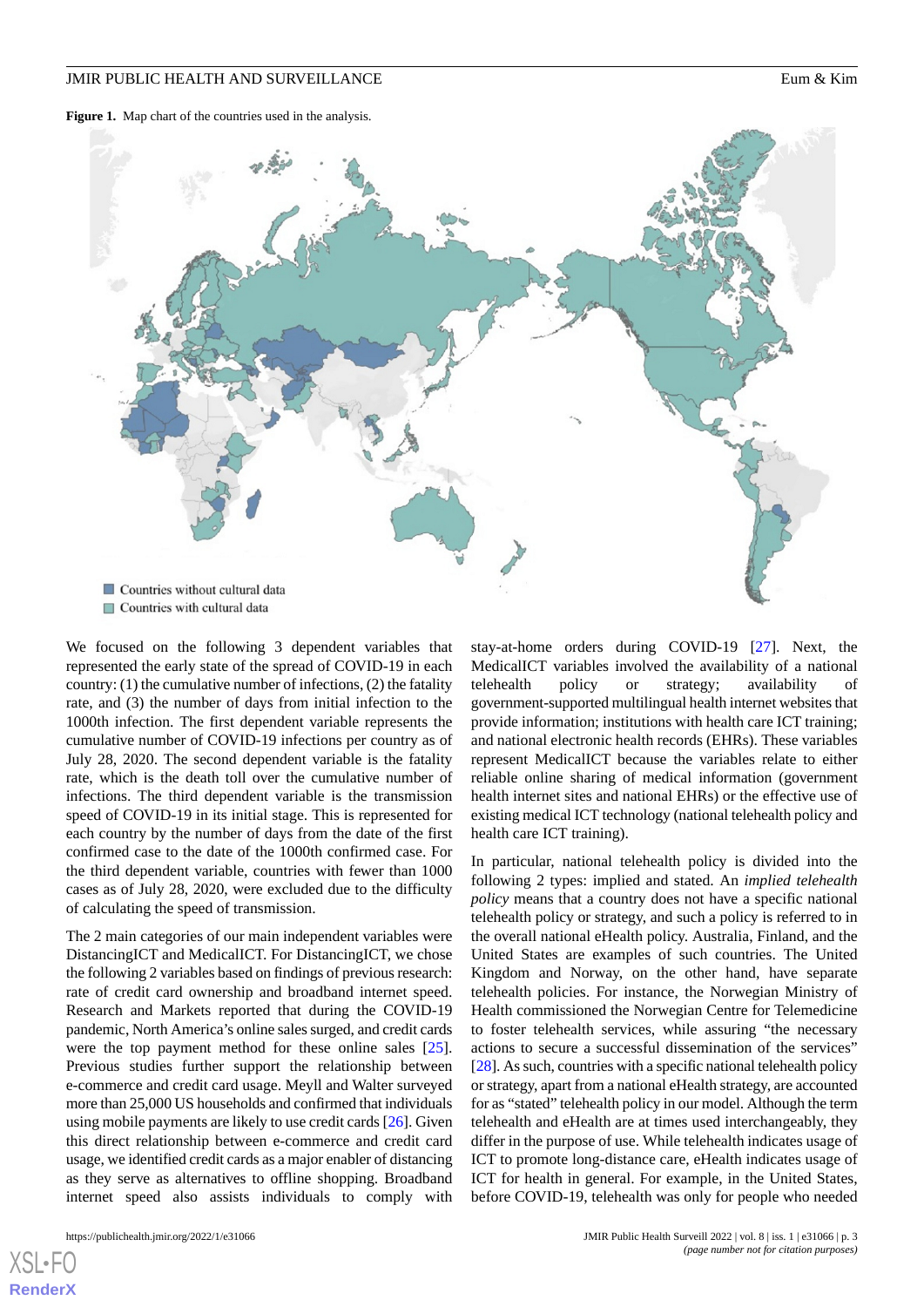long-distance care due to limited access to nearby hospitals [[29,](#page-14-4)[30](#page-14-5)], while eHealth was widely applied to patients regardless of hospital accessibility. Accordingly, reimbursement on telehealth has not been prioritized or sufficiently instituted, as compared to that on general eHealth [\[30](#page-14-5)]. As such, telehealth, comparably, lacked clearly stated guidance before the pandemic.

Our control variables were selected based on the results of prior research that primarily focused on how the demographic, cultural, or political factors of a country affected COVID-19 infections [[19](#page-13-14)[-22](#page-13-15)]. The larger the scale of these countries' economies, the greater their potential for economic activities, such as job hunting and international exchanges, that increase the opportunities for infections. Thus, we included gross

domestic product (GDP) at purchasing power parity (PPP) and unemployment rate as controls for the economic statuses of countries. Moreover, because several studies have indicated that high temperatures and humidity may influence the infection rate of COVID-19, we included annual rainfall and temperature as controls [[31\]](#page-14-6). Similarly, we added other controls, such as the proportion of senior citizens, early implementation of a national lockdown, and population density, to our model, along with 2 culture-related variables, individualism and uncertainty avoidance. Overall, we selected additional control variables that are identified as important determinants of the spread of contagious viruses in the literature. Detailed explanations of our main variables and additional control variables are summarized in [Table 1.](#page-4-0)

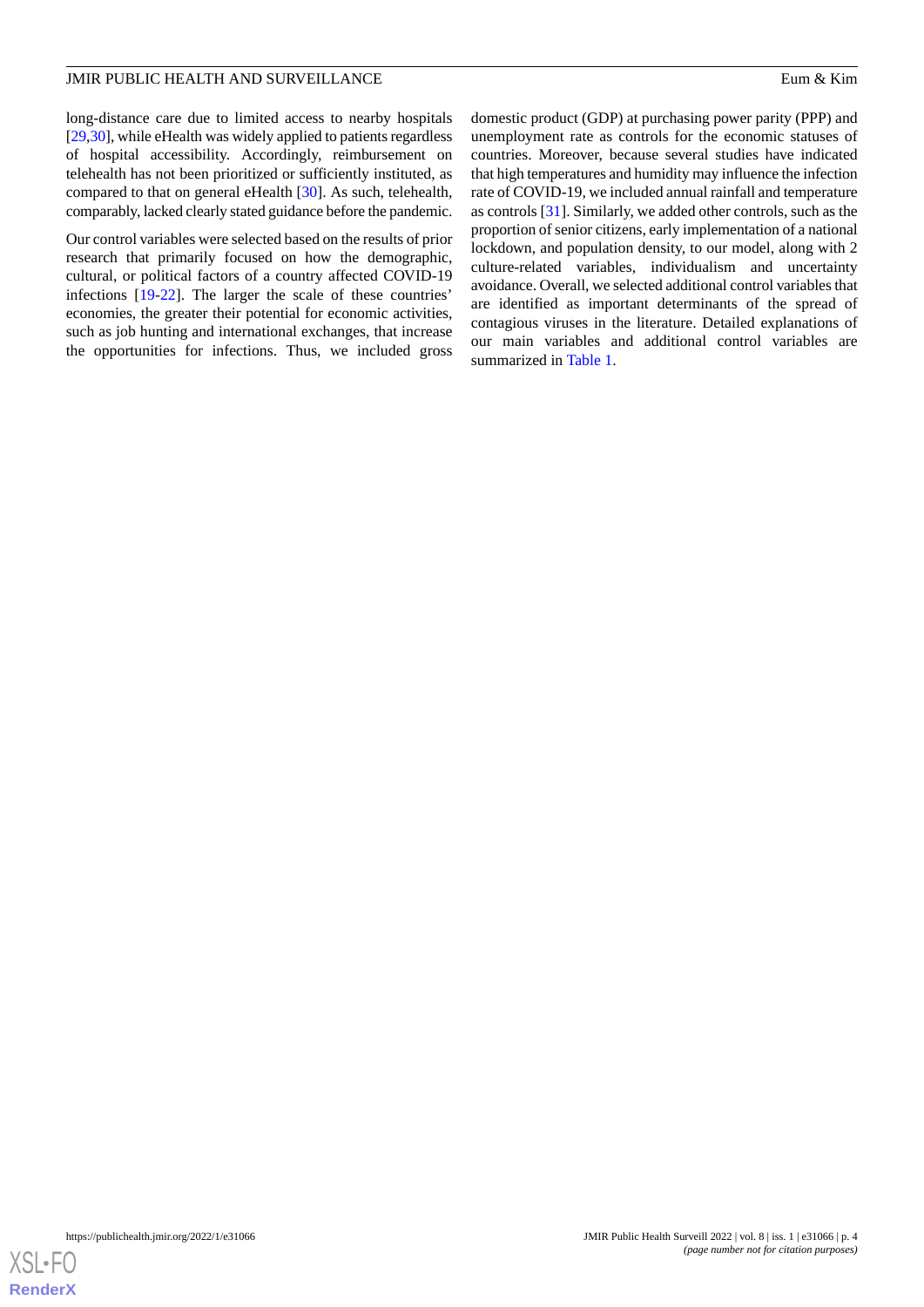#### <span id="page-4-0"></span>**Table 1.** Variable descriptions.

|        | Variable name                                                         | Description (by country)                                                                                                                                                                   | Source                         | Year measured |
|--------|-----------------------------------------------------------------------|--------------------------------------------------------------------------------------------------------------------------------------------------------------------------------------------|--------------------------------|---------------|
|        | Dependent variable                                                    |                                                                                                                                                                                            |                                |               |
|        | Total cases <sup>a</sup>                                              | Number of individuals infected by COVID-19                                                                                                                                                 | Worldometers                   | 2020          |
|        | Fatality rate <sup>a</sup>                                            | Death rate against the number of confirmed cases (0-100)                                                                                                                                   | Worldometers                   | 2020          |
|        | Number of days <sup>b</sup>                                           | Number of days elapsed from the first confirmed case to the<br>1000th confirmed case                                                                                                       | Our World in Data              | 2020          |
|        | <b>Control variable</b>                                               |                                                                                                                                                                                            |                                |               |
|        | GDP <sup>c</sup> PPP <sup>d</sup>                                     | GDP by PPP in billions                                                                                                                                                                     | World Bank                     | 2019          |
|        | Unemployment rate                                                     | Unemployment rate (0-100)                                                                                                                                                                  | World Bank                     | 2019          |
|        | Population density                                                    | People per square km of land area                                                                                                                                                          | World Bank                     | 2019          |
|        | Percent aged 60 or over                                               | Percentage of people aged 60 or older                                                                                                                                                      | <b>United Nations</b>          | 2019          |
|        | Annual rainfall                                                       | Average annual rainfall in mm                                                                                                                                                              | World Bank                     | 2019          |
|        | Annual temperature                                                    | Average annual temperature in °C                                                                                                                                                           | World Bank                     | 2019          |
|        | Early lockdown                                                        | Implementation of a national lockdown within 1 month of the<br>first confirmed case (dichotomous)                                                                                          | Wikipedia, Press               | 2020          |
|        | Individualism                                                         | Cultural dimension score for preference for a loosely knit so-<br>cial framework in which individuals are expected to take care<br>of only themselves and their immediate families (0-100) | Hofstede <sup>e</sup>          | 2015          |
|        | Uncertainty avoidance                                                 | Cultural dimension score for degree to which the members of Hofstede<br>a society feel uncomfortable with uncertainty and ambiguity<br>$(0-100)$                                           |                                | 2015          |
|        | <b>ICT<sup>f</sup></b> infrastructure enabling<br>physical distancing |                                                                                                                                                                                            |                                |               |
|        | Credit card ownership                                                 | $(\text{aged }15+)$                                                                                                                                                                        |                                | 2017          |
|        | Broadband speed                                                       | Broadband internet speed in Mbps                                                                                                                                                           | Ookla                          | 2019          |
| policy | <b>Medical ICT infrastructure and</b>                                 |                                                                                                                                                                                            |                                |               |
|        | Telehealth policy (stated)                                            | Country with a stated telehealth policy or strategy (1: yes, 0: World Health Organization 2015<br>otherwise)                                                                               |                                |               |
|        | Telehealth policy (implied)                                           | Country with no specific telehealth policy or strategy but is World Health Organization 2015<br>referred in an overall eHealth policy or strategy (1: yes, 0:<br>otherwise)                |                                |               |
|        | Government health websites                                            | Government-supported health internet sites providing informa-<br>tion (1: available, 0: not available)                                                                                     | World Health Organization 2015 |               |
|        | Training ICT health                                                   | Institutions offering in-service training to health professionals<br>on ICT for health (1: available, 0: not available)                                                                    | World Health Organization 2015 |               |
|        | National EHR <sup>g</sup>                                             | Country with a national EHR (1: available, 0: not available)                                                                                                                               | World Health Organization 2015 |               |

<sup>a</sup>Data collected as of July 28, 2020.

<sup>b</sup>Data collected as of August 9, 2020.

<sup>c</sup>GDP: gross domestic product.

<sup>d</sup>PPP: purchasing power parity.

<sup>e</sup>Definitions for Hofstede variables were obtained online [[32](#page-14-7)].

<sup>f</sup>ICT: information and communications technology.

<sup>g</sup>EHR: electronic health record.

## **Empirical Analysis**

[XSL](http://www.w3.org/Style/XSL)•FO **[RenderX](http://www.renderx.com/)**

For each dependent variable, we specified our models as follows:

 $log$  (*Total Cases<sub>i</sub>*) =  $\alpha$ <sub>*I*</sub> +  $\beta$ <sub>*I1</sub>Control<sub>i</sub>* +</sub>  $\beta_{12}$ *DistancingICT*<sub>*i*</sub> +  $\beta_{13}$ *MedicalICT*<sub>*i*</sub> +  $\varepsilon_{1i}$  (1)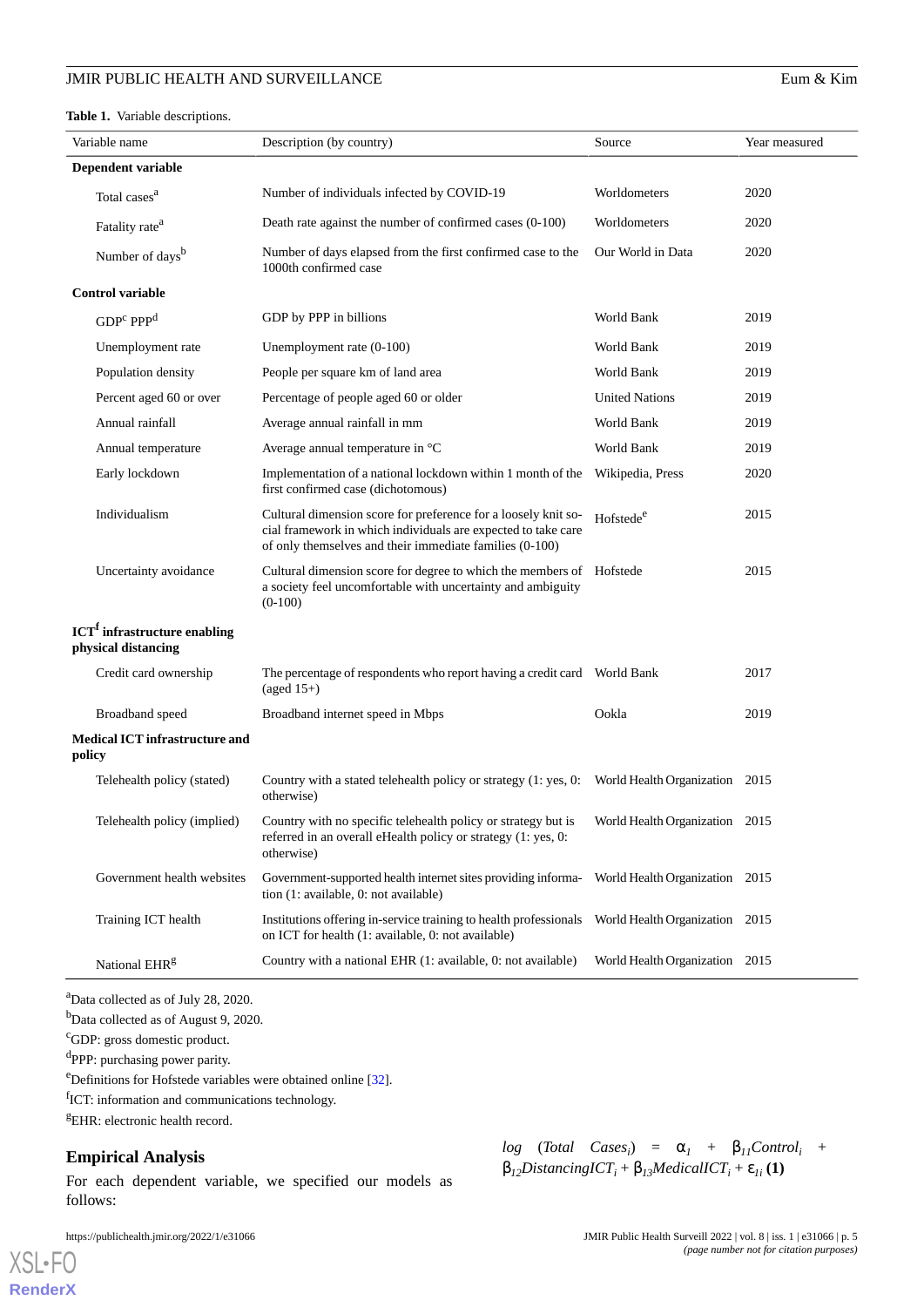*Fatality Rate*<sup>*i*</sup> =  $\alpha_2 + \beta_{21}$ *Control*<sup>*i*</sup> +  $\beta_{22}$ *DistancingICT*<sup>*i*</sup> +  $\beta_{23}$ *MedicalICT*<sub>*i*</sub> +  $\epsilon_{2i}$  (2) *log* (Number of Daysi) =  $\alpha_3$  +  $\beta_{31}$ Control<sub>i</sub> +  $\beta_{32}$ *DistancingICT*<sub>*i*</sub> +  $\beta_{33}$ *MedicalICT*<sub>*i*</sub> +  $\varepsilon_{3i}$  (3)

where *i* denotes an individual country.

For simplicity, an ordinary least squares estimator was used to estimate the coefficients. The variables of main interest were DistancingICT and MedicalICT. The positive coefficient values of DistancingICT and MedicalICT in equations 1 and 2 demonstrate that the variables increased the total number of confirmed cases and the fatality rate. In contrast, the positive coefficients of DistancingICT and MedicalICT in equation 3 represent a slower transmission speed. In all 3 models, we used the same set of control variables, including GDP PPP, unemployment rate, population density, elderly population ratio, annual rainfall, annual temperature, and early lockdown. For normality, we log transformed all the variables, including total cases and number of days, that displayed skewed distributions and were nonnegative.

For each dependent variable, our baseline model included all the main independent variables and controls, but without the 2 culture-related variables of individualism and uncertainty avoidance. In the second model, we added these culture-related variables to the baseline model. We performed this separate estimation because the content for the culture-related variables was not available for all 98 countries. Thus, adding them to the model reduced the sample size from 98 to 69. In the third model, we added several interaction terms to check for possible

interaction effects between MedicalICT variables. To ensure that independent variables in the analysis were not correlated, we calculated variance inflation factor (VIF). All the independent variables had VIF values less than 10, which indicates no multicollinearity violations [\[33](#page-14-8)]. Lastly, robust standard errors were used to address any possible heteroskedastic error.

We also conducted a subsample analysis in which we removed countries with high population density. A prior study showed positive correlation between population density and COVID-19 infection [\[14](#page-13-18)]. Residents of densely populated countries inevitably have interactions and contacts with more people offline, whereas loosely populated countries can reduce such possibilities when the infrastructure is built up. Moreover, less populated countries may not have sufficient localized medical services, thus requiring more medical ICT infrastructure than other countries. The needs and utilization of ICT would significantly vary by population density as well. Thus, to determine if our results might be biased by the inclusion of countries with higher population density, we conducted an additional analysis with only countries with lower population density.

# *Results*

### **Main Analysis**

The descriptive statistics for the variables used in this analysis and their correlations are presented in [Table 2](#page-6-0) and [Multimedia](#page-12-2) [Appendix 1,](#page-12-2) respectively.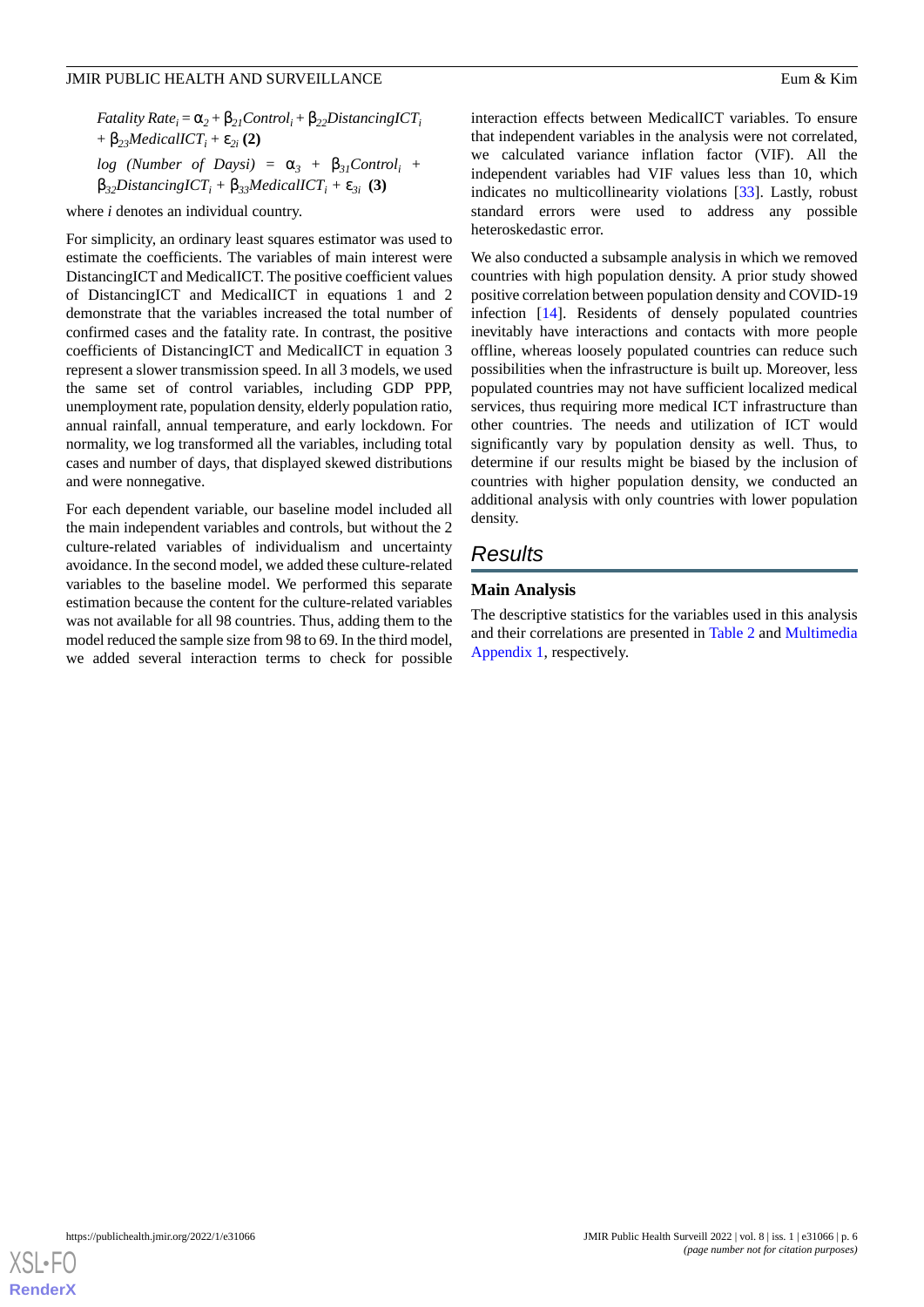<span id="page-6-0"></span>**Table 2.** Summary statistics.

| Eum & Kim |  |
|-----------|--|
|           |  |

| Variable name                                              | Mean (SD) value       | Minimum value    | Maximum value |
|------------------------------------------------------------|-----------------------|------------------|---------------|
| Dependent variable                                         |                       |                  |               |
| Total cases, n (98 countries)                              | 113,021.2 (464,974.3) | 20               | 4,498,343     |
| Fatality rate, % (95 countries)                            | 3.32(3.18)            | 0.05             | 15.26         |
| Number of days, n (91 countries)                           | 51.02 (29.30)         | 11               | 139           |
| <b>Control variables</b>                                   |                       |                  |               |
| $GDPa PPPb$ , US \$ billions (98 countries)                | 734.76 (2,290.02)     | 9.03             | 21,427.70     |
| Unemployment rate, % (98 countries)                        | 6.55(4.68)            | 0.09             | 28.18         |
| Population density, persons/km <sup>2</sup> (98 countries) | 256.50 (919.32)       | 2.11             | 8737.02       |
| Percentage aged 60 or older, % (98 countries)              | 15.32(8.85)           | 3.19             | 34.02         |
| Annual rainfall, mm (98 countries)                         | 78.85 (54.56)         | 1.53             | 244.87        |
| Annual temperature, °C (98 countries)                      | 16.74(8.57)           | $-4.97$          | 29.29         |
| Early lockdown, dichotomous (98 countries)                 | 0.36(0.48)            | $\boldsymbol{0}$ | $\mathbf{1}$  |
| Individualism, numeric score (68 countries)                | 42.85 (23.57)         | 6                | 91            |
| Uncertainty avoidance, numeric score (68 countries)        | 66.97 (22.67)         | 8                | 100           |
| Distancing-enabling ICT <sup>c</sup> infrastructure        |                       |                  |               |
| Credit card ownership rate, % (98 countries)               | 21.23 (22.25)         | $\boldsymbol{0}$ | 83            |
| Broadband speed, Mbps (98 countries)                       | 45.47 (36.40)         | 4.18             | 191.93        |
| <b>Medical ICT infrastructure</b>                          |                       |                  |               |
| Telehealth policy (stated), dichotomous (98 countries)     | 0.22(0.42)            | $\overline{0}$   | $\mathbf{1}$  |
| Telehealth policy (implied), dichotomous (98 countries)    | 0.37(0.49)            | $\theta$         | $\mathbf{1}$  |
| Government health websites, dichotomous (98 countries)     | 0.61(0.49)            | $\theta$         | 1             |
| Training ICT health, dichotomous (98 countries)            | 0.82(0.39)            | $\boldsymbol{0}$ | $\mathbf{1}$  |
| National EHR <sup>d</sup> , dichotomous (98 countries)     | 0.47(0.50)            | $\boldsymbol{0}$ | 1             |

<sup>a</sup>GDP: gross domestic product.

<sup>b</sup>PPP: purchasing power parity.

<sup>c</sup>ICT: information and communications technology.

<sup>d</sup>EHR: electronic health record.

The results for regressions with robust standard error are shown in [Tables 3](#page-7-0)-[5.](#page-9-0) For each dependent variable (number of confirmed cases [\[Table 3](#page-7-0)], fatality rate [\[Table 4](#page-8-0)], and transmission speed [\[Table 5](#page-9-0)]), model 1 was the baseline model, while model 2 added culture-related variables as controls. Model 3 included all the control variables as well as the interaction effects between distancing ICT and medical ICT variables (*DistancingICT*<sub>*i*</sub>  $\times$  *MedicalICT*<sub>*i*</sub>). As mentioned above, in the case of *Number of Days<sup>i</sup>* , countries with no reported cases of the 1000th infection as of July 28, 2020, were excluded from the analysis. As for the goodness of fit,  $R^2$  for *Total Cases<sub>i</sub>* was

higher than that for *Fatality Rate<sup>i</sup>* and *Number of Days<sup>i</sup>* , indicating that the national characteristic variable used in the analysis explains the cumulative number of infected better than the 2 other dependent variables. For *Total Cases<sub>i</sub>*, the  $R^2$  values for the 3 models were 61.5%, 73.3%, and 75.4%, respectively. Considering that the *R 2* averages of *Fatality Rate<sup>i</sup>* and *Number of Days<sup>i</sup>* were 44.5% and 37.0%, respectively, the overall explanatory power of the models for *Total Cases<sup>i</sup>* exceeded that of the 2 others. Therefore, national characteristics account for a significant portion of the differences in the cumulative number of confirmed cases by country.

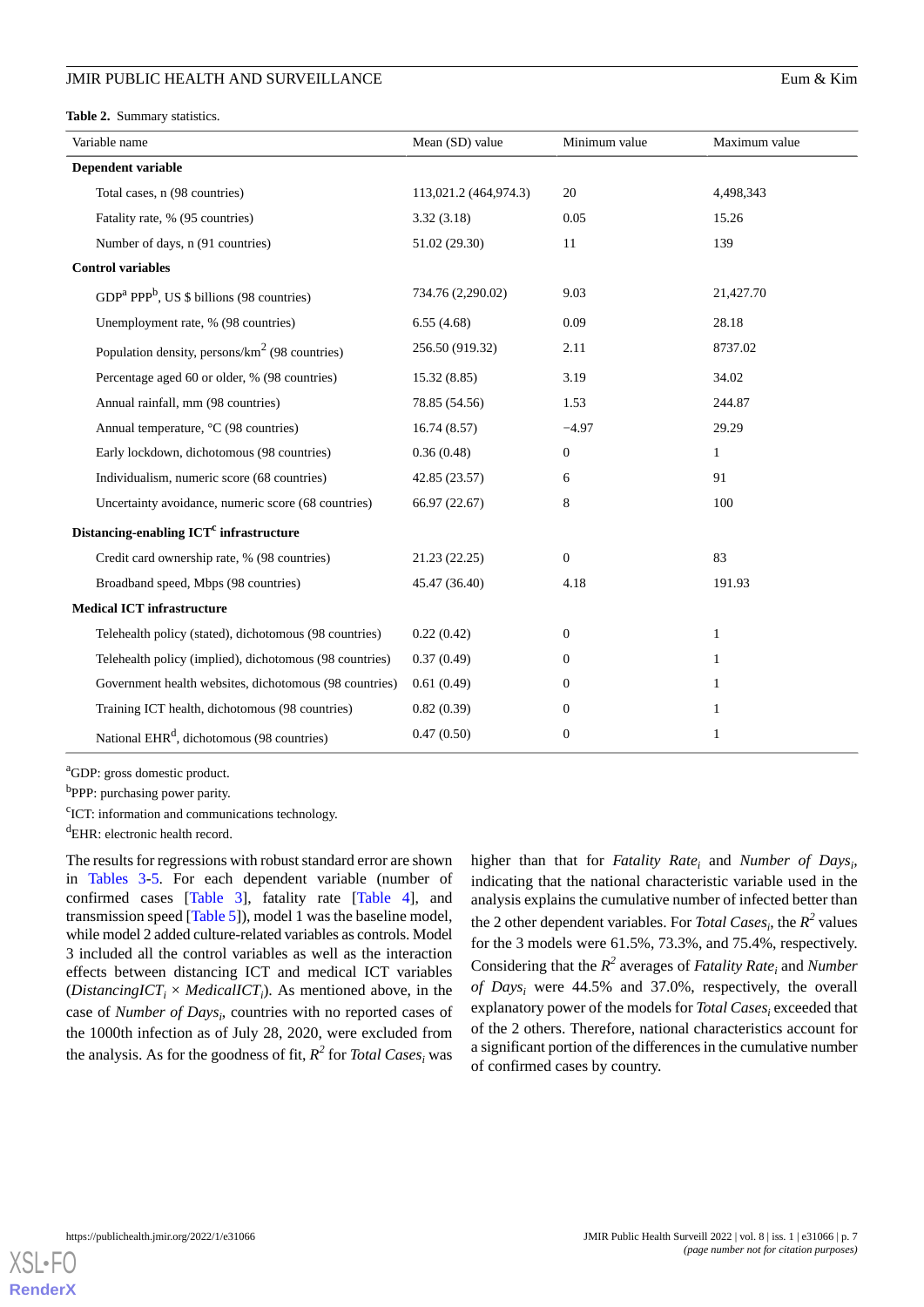| Eum & Kim |  |
|-----------|--|
|           |  |

<span id="page-7-0"></span>**Table 3.** Main regression results for the full sample with the dependent variable log (total cases).

| Variable                                                      | Model 1 <sup>a</sup> (baseline<br>model), regression co-<br>efficient (SE) | $P$ value | Model $2^b$ (including<br>culture), regression<br>coefficient (SE) | P value   | Model $3c$ (interaction<br>effects), regression<br>coefficient (SE) | $P$ value |
|---------------------------------------------------------------|----------------------------------------------------------------------------|-----------|--------------------------------------------------------------------|-----------|---------------------------------------------------------------------|-----------|
| <b>General variable</b>                                       |                                                                            |           |                                                                    |           |                                                                     |           |
| log (GDP <sup>d</sup> PPP <sup>e</sup> )                      | 1.136(0.116)                                                               | < 0.001   | 1.124(0.122)                                                       | < .001    | 1.104(0.133)                                                        | < .001    |
| Unemployment rate                                             | 0.033(0.016)                                                               | .04       | 0.015(0.018)                                                       | .40       | 0.019(0.019)                                                        | .32       |
| log (population density)                                      | 0.250(0.129)                                                               | .06       | 0.278(0.150)                                                       | .07       | 0.359(0.162)                                                        | .03       |
| Percentage aged 60 years or older                             | $-0.027(0.014)$                                                            | .06       | $-0.054(0.019)$                                                    | .006      | $-0.055(0.020)$                                                     | .007      |
| log (annual rainfall)                                         | $-0.253(0.169)$                                                            | .12       | $-0.023(0.246)$                                                    | .93       | $-0.115(0.258)$                                                     | .66       |
| Annual temperature                                            | $-0.021(0.012)$                                                            | .07       | $-0.030(0.015)$                                                    | .06       | $-0.035(0.016)$                                                     | .03       |
| Early lockdown                                                | $-0.018(0.151)$                                                            | .91       | 0.04(0.158)                                                        | .80       | $-0.06(0.179)$                                                      | .74       |
| Individualism                                                 | N/A <sup>f</sup>                                                           | N/A       | 0.005(0.006)                                                       | .42       | 0.005(0.006)                                                        | .37       |
| Uncertainty avoidance                                         | $\rm N/A$                                                                  | N/A       | 0.007(0.004)                                                       | .08       | 0.006(0.004)                                                        | .15       |
| Distancing-enabling ICT <sup>g</sup> infrastructure           |                                                                            |           |                                                                    |           |                                                                     |           |
| Credit card ownership rate                                    | $-0.002(0.005)$                                                            | .64       | 0.0002(0.005)                                                      | .97       | $-0.0002(0.005)$                                                    | .97       |
| log (broadband speed)                                         | 0.068(0.316)                                                               | .83       | 0.156(0.335)                                                       | .64       | 0.104(0.364)                                                        | .78       |
| <b>Medical ICT infrastructure</b>                             |                                                                            |           |                                                                    |           |                                                                     |           |
| Telehealth policy (stated)                                    | 0.055(0.179)                                                               | .76       | 0.192(0.191)                                                       | .32       | 0.861(0.648)                                                        | .19       |
| Telehealth policy (implied)                                   | $-0.003(0.152)$                                                            | .98       | $-0.098(0.166)$                                                    | .56       | $-0.13(0.433)$                                                      | .77       |
| Government health websites                                    | $-0.221(0.161)$                                                            | .17       | $-0.440(0.193)$                                                    | .03       | $-0.675(0.278)$                                                     | .02       |
| Training ICT health                                           | 0.174(0.183)                                                               | .35       | 0.096(0.205)                                                       | .64       | 0.276(0.311)                                                        | .38       |
| National EHR <sup>h</sup>                                     | 0.179(0.137)                                                               | .20       | 0.094(0.144)                                                       | .52       | 0.206(0.231)                                                        | .38       |
| <b>Interaction</b>                                            |                                                                            |           |                                                                    |           |                                                                     |           |
| Telehealth policy (stated)×government<br>health websites      | N/A                                                                        | $\rm N/A$ | N/A                                                                | N/A       | $-0.049(0.443)$                                                     | .91       |
| Telehealth policy (implied)×government N/A<br>health websites |                                                                            | N/A       | N/A                                                                | N/A       | 0.527(0.351)                                                        | .14       |
| Telehealth policy (stated)×training ICT N/A<br>health         |                                                                            | N/A       | N/A                                                                | N/A       | $-0.567(0.758)$                                                     | .46       |
| Telehealth policy (implied)×training ICT N/A<br>health        |                                                                            | N/A       | N/A                                                                | N/A       | $-0.241(0.417)$                                                     | .57       |
| Telehealth policy (stated)×national EHR N/A                   |                                                                            | $\rm N/A$ | N/A                                                                | N/A       | $-0.117(0.442)$                                                     | .79       |
| Telehealth policy (implied)×national<br>EHR                   | N/A                                                                        | N/A       | N/A                                                                | $\rm N/A$ | $-0.25(0.442)$                                                      | .52       |
| Constant                                                      | $-8.285(1.347)$                                                            | < 0.001   | $-8.577(1.579)$                                                    | < 0.001   | $-8.140(1.745)$                                                     | < .001    |

<sup>a</sup>Model 1: 98 observations;  $R^2$ =0.615; adjusted  $R^2$ =0.55.

<sup>b</sup>Model 2: 69 observations;  $R^2$ =0.733; adjusted  $R^2$ =0.65.

<sup>c</sup>Model 3: 69 observations;  $R^2$ =0.754; adjusted  $R^2$ =0.64.

<sup>d</sup>GDP: gross domestic product.

eppP: purchasing power parity.

 $f_{N/A}$ : not applicable.

<sup>g</sup>ICT: information and communications technology.

<sup>h</sup>EHR: electronic health record.

**[RenderX](http://www.renderx.com/)**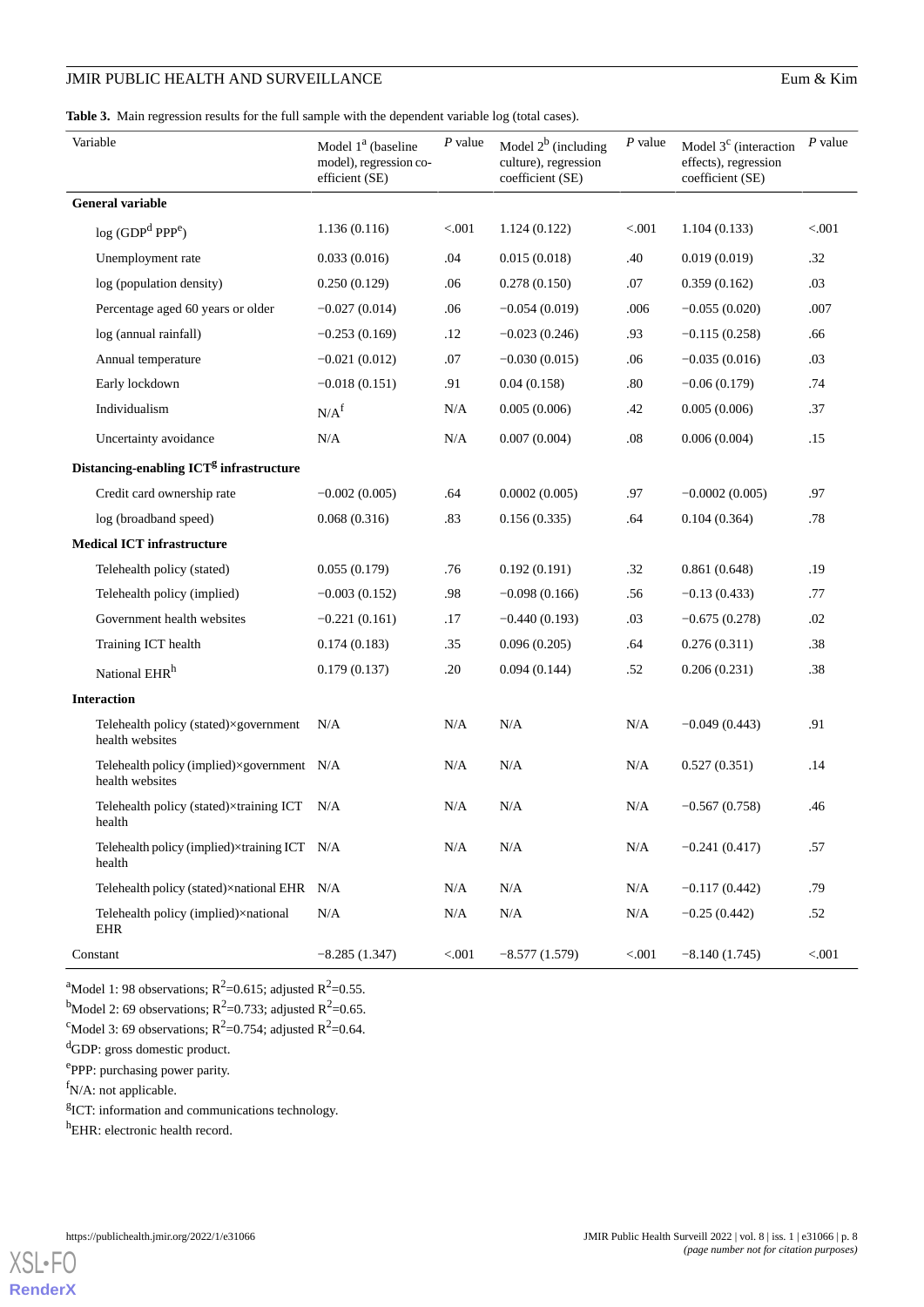| Eum & Kim |  |
|-----------|--|
|           |  |

<span id="page-8-0"></span>**Table 4.** Main regression results for the full sample with the dependent variable fatality rate.

| Variable                                                      | Model 1 <sup>ª</sup> (baseline<br>model), regression co-<br>efficient (SE) | $P$ value | Model $2^b$ (including<br>culture), regression<br>coefficient (SE) | P value | Model $3c$ (interaction<br>effects), regression<br>coefficient (SE) | $P$ value |
|---------------------------------------------------------------|----------------------------------------------------------------------------|-----------|--------------------------------------------------------------------|---------|---------------------------------------------------------------------|-----------|
| <b>General variable</b>                                       |                                                                            |           |                                                                    |         |                                                                     |           |
| log (GDP <sup>d</sup> PPP <sup>e</sup> )                      | 1.635(0.571)                                                               | .005      | 1.573(0.670)                                                       | .02     | 1.993(0.711)                                                        | .007      |
| Unemployment rate                                             | $-0.042(0.077)$                                                            | .59       | $-0.019(0.095)$                                                    | .84     | 0.043(0.099)                                                        | .67       |
| log (population density)                                      | 0.036(0.623)                                                               | .95       | 1.579(0.805)                                                       | .06     | 1.962(0.843)                                                        | .03       |
| Percentage aged 60 or older                                   | 0.143(0.07)                                                                | .04       | 0.045(0.101)                                                       | .66     | 0.025(0.103)                                                        | .81       |
| log (annual rainfall)                                         | 0.198(0.835)                                                               | .81       | 2.373(1.325)                                                       | .08     | 2.224(1.346)                                                        | .11       |
| Annual temperature                                            | $-0.011(0.058)$                                                            | .85       | $-0.033(0.082)$                                                    | .69     | $-0.041(0.082)$                                                     | .62       |
| Early lockdown                                                | $-0.617(0.737)$                                                            | .41       | $-1.000(0.860)$                                                    | .25     | $-0.535(0.931)$                                                     | .57       |
| Individualism                                                 | N/A <sup>f</sup>                                                           | N/A       | 0.138(0.031)                                                       | < .001  | 0.141(0.031)                                                        | < .001    |
| Uncertainty avoidance                                         | N/A                                                                        | N/A       | 0.034(0.022)                                                       | .13     | 0.036(0.022)                                                        | .11       |
| Distancing-enabling ICT <sup>g</sup> infrastructure           |                                                                            |           |                                                                    |         |                                                                     |           |
| Credit card ownership rate                                    | 0.0002(0.023)                                                              | .99       | $-0.057(0.027)$                                                    | .04     | $-0.074(0.028)$                                                     | .01       |
| log (broadband speed)                                         | $-1.287(1.513)$                                                            | .40       | $-1.199(1.799)$                                                    | .51     | $-0.015(1.893)$                                                     | .99       |
| <b>Medical ICT infrastructure</b>                             |                                                                            |           |                                                                    |         |                                                                     |           |
| Telehealth policy (stated)                                    | $-0.715(0.888)$                                                            | .42       | $-1.093(1.042)$                                                    | .30     | $-1.03(3.367)$                                                      | .76       |
| Telehealth policy (implied)                                   | $-1.176(0.743)$                                                            | .12       | $-2.684(0.903)$                                                    | .004    | $-6.231(2.242)$                                                     | .008      |
| Government health websites                                    | $-0.053(0.800)$                                                            | .95       | $-1.721(1.058)$                                                    | .11     | $-2.985(1.473)$                                                     | .05       |
| Training ICT health                                           | $-0.37(0.904)$                                                             | .68       | $-0.091(1.100)$                                                    | .93     | 0.029(1.611)                                                        | .99       |
| National EHR <sup>h</sup>                                     | $-0.508(0.655)$                                                            | .44       | 0.888(0.780)                                                       | .26     | $-0.206(1.208)$                                                     | .87       |
| <b>Interaction</b>                                            |                                                                            |           |                                                                    |         |                                                                     |           |
| Telehealth policy (stated)×government<br>health websites      | N/A                                                                        | $\rm N/A$ | N/A                                                                | N/A     | 2.896(2.315)                                                        | .22       |
| Telehealth policy (implied)×government N/A<br>health websites |                                                                            | N/A       | N/A                                                                | N/A     | 1.7(1.832)                                                          | .36       |
| Telehealth policy (stated)×training ICT<br>health             | N/A                                                                        | N/A       | N/A                                                                | N/A     | $-0.595(3.934)$                                                     | .88       |
| Telehealth policy (implied)×training ICT N/A<br>health        |                                                                            | N/A       | N/A                                                                | N/A     | 1.654(2.162)                                                        | .45       |
| Telehealth policy (stated)×national EHR                       | N/A                                                                        | N/A       | N/A                                                                | N/A     | $-1.256(2.293)$                                                     | .59       |
| Telehealth policy (implied)×national<br>EHR                   | N/A                                                                        | N/A       | $\rm N/A$                                                          | N/A     | 3.419 (2.009)                                                       | .10       |
| Constant                                                      | $-13.999(6.791)$                                                           | .04       | $-24.255(8.600)$                                                   | .007    | $-30.459(9.241)$                                                    | .002      |

<sup>a</sup>Model 1: 95 observations;  $R^2 = 0.271$ ; adjusted  $R^2 = 0.143$ .

<sup>b</sup>Model 2: 68 observations;  $R^2$ =0.496; adjusted  $R^2$ =0.338.

<sup>c</sup>Model 3: 68 observations;  $R^2$ =0.569; adjusted  $R^2$ =0.358.

<sup>d</sup>GDP: gross domestic product.

eppP: purchasing power parity.

 $f_{N/A}$ : not applicable.

<sup>g</sup>ICT: information and communications technology.

<sup>h</sup>EHR: electronic health record.

**[RenderX](http://www.renderx.com/)**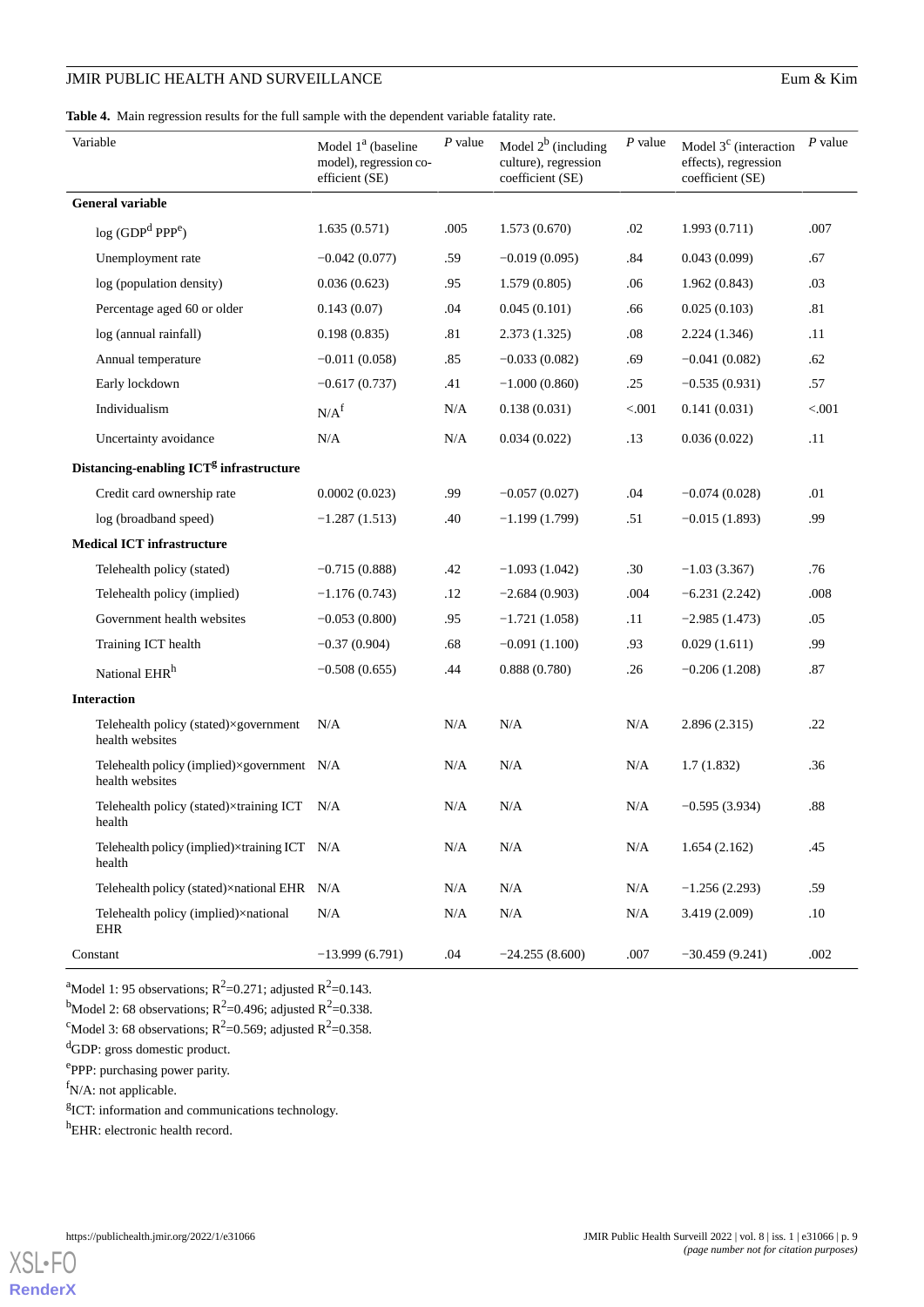| Eum & Kim |  |  |
|-----------|--|--|
|-----------|--|--|

<span id="page-9-0"></span>

|  |  |  |  |  | Table 5. Main regression results for the full sample with the dependent variable log (number of days). |  |
|--|--|--|--|--|--------------------------------------------------------------------------------------------------------|--|
|--|--|--|--|--|--------------------------------------------------------------------------------------------------------|--|

| Variable                                                      | Model 1 <sup>ª</sup> (baseline<br>model), regression co-<br>efficient (SE) | $P$ value | Model $2^b$ (including<br>culture), regression<br>coefficient (SE) | P value | Model $3c$ (interaction<br>effects), regression<br>coefficient (SE) | $P$ value |
|---------------------------------------------------------------|----------------------------------------------------------------------------|-----------|--------------------------------------------------------------------|---------|---------------------------------------------------------------------|-----------|
| <b>General variable</b>                                       |                                                                            |           |                                                                    |         |                                                                     |           |
| log (GDP <sup>d</sup> PPP <sup>e</sup> )                      | $-0.130(0.044)$                                                            | .005      | $-0.08(0.055)$                                                     | .15     | $-0.061(0.058)$                                                     | .29       |
| Unemployment rate                                             | $-0.001(0.006)$                                                            | .84       | $-0.001(0.007)$                                                    | .87     | 0.004(0.008)                                                        | .61       |
| log (population density)                                      | $-0.068(0.047)$                                                            | .16       | $-0.089(0.064)$                                                    | .17     | $-0.079(0.066)$                                                     | .24       |
| Percentage aged 60 or older                                   | 0.005(0.005)                                                               | .30       | 0.01(0.008)                                                        | .23     | 0.003(0.008)                                                        | .71       |
| log (annual rainfall)                                         | 0.032(0.063)                                                               | .62       | $-0.05(0.104)$                                                     | .63     | $-0.057(0.105)$                                                     | .59       |
| Annual temperature                                            | 0.010(0.005)                                                               | .03       | 0.008(0.007)                                                       | .21     | 0.006(0.007)                                                        | .36       |
| Early lockdown                                                | $-0.096(0.055)$                                                            | .09       | $-0.118(0.069)$                                                    | .09     | $-0.118(0.075)$                                                     | .13       |
| Individualism                                                 | N/A <sup>f</sup>                                                           | N/A       | $-0.002(0.002)$                                                    | .46     | $-0.002(0.002)$                                                     | .46       |
| Uncertainty avoidance                                         | N/A                                                                        | N/A       | $-0.003(0.002)$                                                    | .17     | $-0.002(0.002)$                                                     | .26       |
| Distancing-enabling ICT <sup>g</sup> infrastructure           |                                                                            |           |                                                                    |         |                                                                     |           |
| Credit card ownership rate                                    | $-0.0003(0.002)$                                                           | .88       | $-0.001(0.002)$                                                    | .56     | 0.0004(0.002)                                                       | .88       |
| log (broadband speed)                                         | $-0.125(0.113)$                                                            | .27       | $-0.208(0.140)$                                                    | .14     | $-0.260(0.146)$                                                     | .08       |
| <b>Medical ICT infrastructure</b>                             |                                                                            |           |                                                                    |         |                                                                     |           |
| Telehealth policy (stated)                                    | 0.002(0.066)                                                               | .98       | 0.009(0.081)                                                       | .91     | $-0.328(0.260)$                                                     | .21       |
| Telehealth policy (implied)                                   | 0.001(0.055)                                                               | .99       | 0.042(0.071)                                                       | .56     | $-0.357(0.183)$                                                     | .06       |
| Government health websites                                    | 0.017(0.061)                                                               | .78       | 0.047(0.085)                                                       | .59     | 0.067(0.117)                                                        | .57       |
| Training ICT health                                           | 0.055(0.070)                                                               | .44       | 0.042(0.091)                                                       | .65     | $-0.203(0.128)$                                                     | .12       |
| National EHR <sup>h</sup>                                     | $-0.029(0.049)$                                                            | .55       | 0.018(0.062)                                                       | .77     | 0.038(0.096)                                                        | .70       |
| <b>Interaction</b>                                            |                                                                            |           |                                                                    |         |                                                                     |           |
| Telehealth policy (stated)×government<br>health websites      | N/A                                                                        | N/A       | N/A                                                                | N/A     | $-0.015(0.183)$                                                     | .94       |
| Telehealth policy (implied)×government N/A<br>health websites |                                                                            | N/A       | N/A                                                                | N/A     | 0.02(0.144)                                                         | .89       |
| Telehealth policy (stated)×training ICT N/A<br>health         |                                                                            | N/A       | N/A                                                                | N/A     | 0.415(0.304)                                                        | .18       |
| Telehealth policy (implied)×training ICT N/A<br>health        |                                                                            | N/A       | N/A                                                                | N/A     | 0.506(0.188)                                                        | .01       |
| Telehealth policy (stated)×national EHR N/A                   |                                                                            | N/A       | N/A                                                                | N/A     | $-0.013(0.178)$                                                     | .94       |
| Telehealth policy (implied)×national<br><b>EHR</b>            | N/A                                                                        | N/A       | N/A                                                                | N/A     | $-0.107(0.159)$                                                     | .50       |
| Constant                                                      | 3.131 (0.520)                                                              | < 0.001   | 3.078 (0.690)                                                      | $< 001$ | 3.163(0.723)                                                        | $< 001$   |

<sup>a</sup>Model 1: 91 observations;  $R^2 = 0.341$ ; adjusted  $R^2 = 0.219$ .

<sup>b</sup>Model 2: 65 observations;  $R^2$ =0.329; adjusted  $R^2$ =0.105.

<sup>c</sup>Model 3: 65 observations;  $R^2$ =0.440; adjusted  $R^2$ =0.146.

<sup>d</sup>GDP: gross domestic product.

eppP: purchasing power parity.

 $f_{N/A}$ : not applicable.

<sup>g</sup>ICT: information and communications technology.

<sup>h</sup>EHR: electronic health record.

Our results suggest that medical ICT policy, rather than the ICT infrastructure itself, is negatively associated with the fatality rate. For example, the coefficient for implied telehealth policy

was −2.684 and significant (*P*=.004) ([Table 4\)](#page-8-0), that is, the fatality rate for countries with an implied telehealth policy was lower than that for others by 2.7 percentage points. Moreover,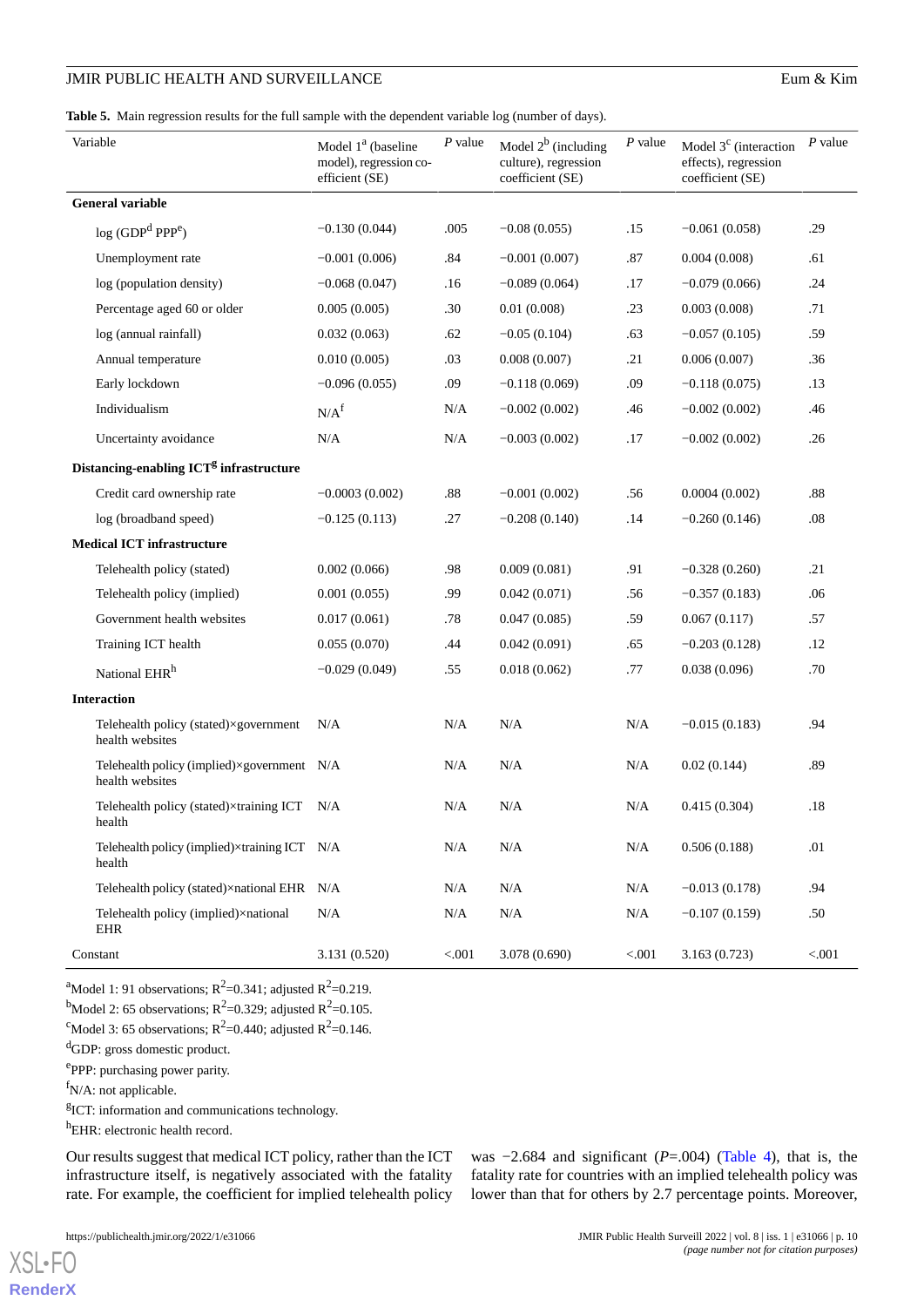the coefficient for the rate of credit card ownership was −0.057 and significant  $(P=0.04)$  ([Table 4](#page-8-0)), suggesting that credit card usage could have lessened the fatality rate. However, broadband internet speed was not associated with any of the 3 measures of transmission of COVID-19. Lastly, the presence of a government-run health website showed a negative and significant relationship with the total number of confirmed cases (β=−0.440; *P*=.03) ([Table 3](#page-7-0)). This implies that countries with government-run health websites had 36% fewer confirmed cases than those without it.

The effects of DistancingICT and MedicalICT on the transmission speed of COVID-19 were not statistically significant. For the interaction terms, although most coefficients were insignificant, the interaction between implied telehealth policy and training ICT health was significant (β=0.506; *P*=.01) ([Table 5](#page-9-0)). Therefore, an implied telehealth policy may be more effective when in-service training on ICT is provided to health professionals (β=−0.357+0.506=0.149).

Despite this not being the main focus of the study, it would be meaningful to examine the effects of other control variables in light of the lack of country-level empirical studies on the spread of COVID-19. Interestingly, early lockdowns, contrary to expectations, were statistically uncorrelated with the total number of infections and the fatality rate. Moreover, the coefficients for GDP with the total number of confirmed cases and the fatality rate were 1.136 (*P*<.001) and 1.635 (*P*=.005), respectively [\(Table 4\)](#page-8-0). Population density was positively associated with the total number of cases and the fatality rate, but temperature was negatively associated with the total number of infections. Lastly, the ratio of the elderly population and the total number of infections showed a negative relationship (β=−0.027; *P*=.06) ([Table 3](#page-7-0)).

As for the cultural dimensions of COVID-19, our results suggested no significant relationship between the fatality rate and uncertainty avoidance, 1 of the 2 cultural dimensions from Hofstede Insights. However, individuals'tendency to care only for themselves and their immediate family, as represented by individualism, showed a positive relationship with the fatality rate (β=0.138; *P*<.001) ([Table 4](#page-8-0)).

### **Additional Analysis**

Although it has not been long since the COVID-19 outbreak and the transmission mechanism of the virus has not yet been clarified, it is apparent that human-to-human interaction increases the risk of infection [\[14](#page-13-18),[34\]](#page-14-9). Moreover, prior research has found a positive association between dense populations and infection rates [\[14](#page-13-18)], possibly because high density enhances the probability of an individual's exposure to the virus. However, people in such areas could be more aware of the risk, consequently taking precautions or complying with government regulations to avoid an epidemic. Moreover, highly concentrated urbanization is more likely to offer entrenched contact-free systems (eg, delivery and retail kiosks) than less populated regions, thus stagnating or reducing the spread of the virus. As such, the effect of DistancingICT or MedicalICT may vary substantially between countries with high and low population densities. Therefore, we conducted a further regression analysis on countries outside of the top 30% in population density in our

sample. The results of the further analysis are shown in Tables S1-3 in [Multimedia Appendix 2](#page-12-3).

The key results are not remarkably different. Telehealth policy, rather than technology itself, may promote efficient management of COVID-19's aftermath regardless of population density. Unlike other national traits, the presence of telehealth policy (stated and implied) showed a negative association with the fatality rate when we omitted countries in the top 30% of population density from our sample. These consistent results highlight the importance of telehealth policy development in infection containment. However, it is noteworthy that credit card ownership was no longer significant. It is conceivable that countries with lower population density also have lesser rates of offline physical interaction, thus lowering the need for credit cards and online shopping.

# *Discussion*

### **Principal Findings**

In this study, we conducted exploratory research on the role of national characteristics, especially in regard to ICT and medical ICT infrastructure and concomitant policies that enable physical distancing, in the cumulative number of confirmed cases, fatality rates, and initial transmission speed of COVID-19. The findings suggested that medical ICT policies, especially when in-service training on ICT is provided, could potentially reduce the fatality rate. Government health websites were negatively associated with the total number of confirmed cases. Moreover, possession of a credit card was observed to decrease the fatality rate.

### **Discussion of the Findings**

The analysis results countered general intuition that ICT infrastructure should play a crucial role in slowing COVID-19 transmission. Overall, we found that the relationship between ICT infrastructure and COVID-19 infection or its consequences was less than expected. Nevertheless, there are some important findings to highlight.

First, the presence of a telehealth policy manifested a negative correlation with the fatality rate. Surprisingly, only implied telehealth policy, but not stated telehealth policy, showed a statistically significant correlation with the fatality rate. This raises the possibility that an implied telehealth policy may be more effective than a stated one because setting specific guidelines as in a stated policy sets boundaries that hinder clinicians' flexible decision-making or system utilization in a crisis [\[35](#page-14-10)]. The result remained consistent even when countries with high population concentrations were excluded. Moreover, it is important to note that the telehealth policy becomes more relevant when in-service training on ICT is provided. Such an interaction result is aligned with WHO Digital Health Guidelines that state "Extensive training on the technology and operating the device should be done before introducing the system for use directly with clients" [[36\]](#page-14-11). It is also notable that government health websites had a negative and significant relationship with the total number of confirmed cases. Consistent with preceding studies [[37](#page-14-12)[,38](#page-14-13)], it advocates governmental online communication in case of disease outbreaks to facilitate efficient interconnection between specialists from various fields.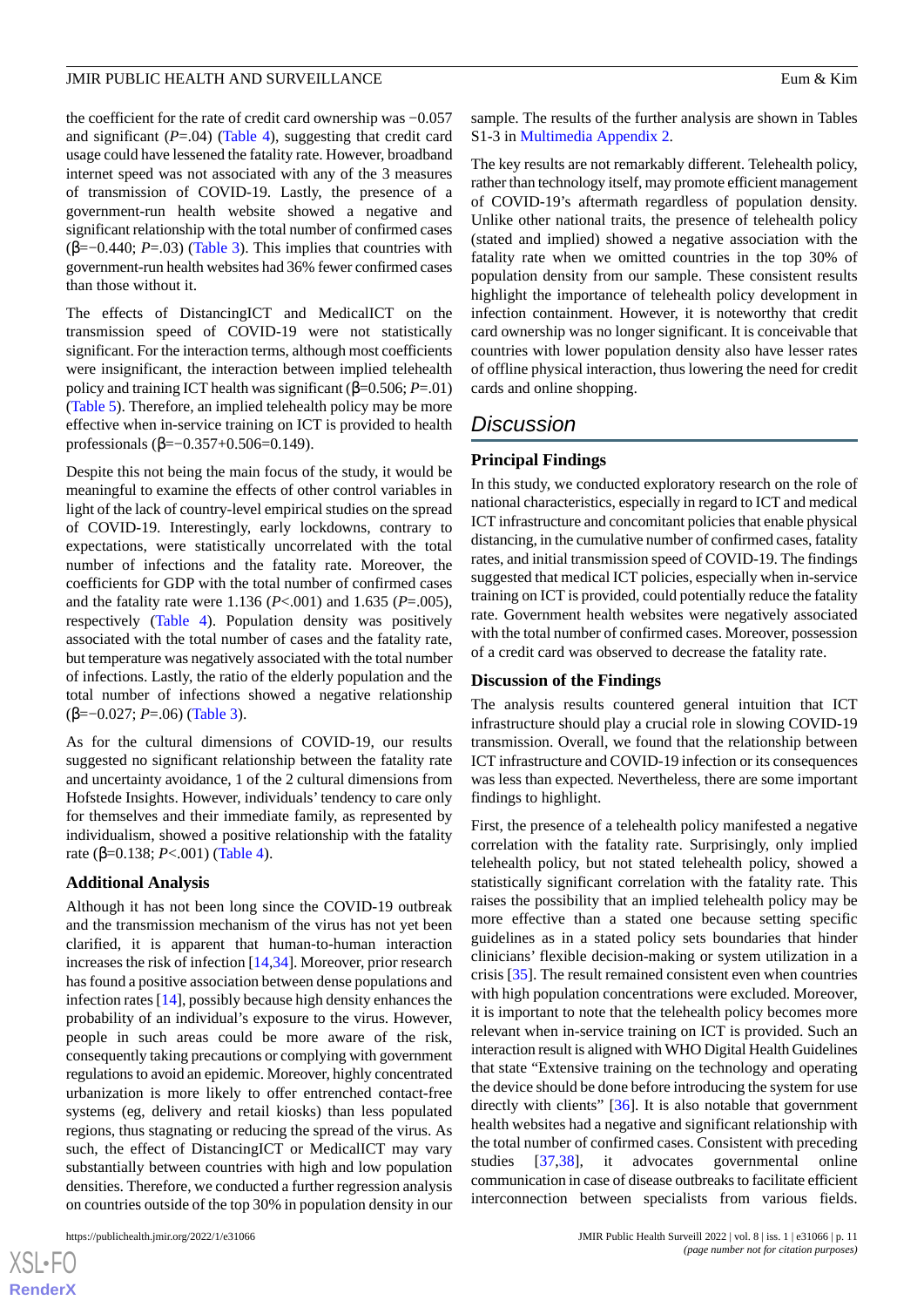Otherwise, prompt and precise communication attempts by the government could enhance information transparency and build trust among the public, increasing the likelihood of public compliance with suggested guidelines including vaccine acceptance [\[39](#page-14-14)].

Second, our findings suggest that possession of a credit card, a widely used payment method for e-commerce [\[25](#page-14-0),[26\]](#page-14-1), is related to a lower fatality rate. The results varied when countries with higher population density were omitted; this could happen because of either uneven development of contact-free systems in areas of lower density or prevention of crowding through widespread interventions such as contact tracing [[40\]](#page-14-15). Nonetheless, such a finding denotes how credit card ownership facilitates distancing compliance via online commerce. Alternatively, credit cards could have advanced financial inclusion and cushioned the financial burden even in challenging times. For instance, cardholders, especially those with a low income, have benefited from financial assistance programs, including deferred payments, waived late fees, and even skipped payments, from credit card issuers [[41\]](#page-14-16). With financial assistance, perceived burden would have been decreased, fostering adherence to suggested guidelines [[42\]](#page-14-17).

Third, we had interesting findings from the control variables on the spread of COVID-19 and its aftermath. Early lockdown enforcement displayed no relationship with COVID-19 transmission, although policymakers intuitively assumed that compulsory restriction of contacts would be helpful in diminishing the total number of infections, fatality rate, and speed of transmission. Such intuitions are inferred from their actions to tighten stay-at-home restrictions [\[27](#page-14-2)]. Our result is consistent with the outcome of a preceding analysis that stated infection control was apparently effective before the mandate, and thus, voluntary social behavior, rather than legal enforcement, is more crucial in combating a pandemic [\[43](#page-14-18),[44\]](#page-14-19).

Stronger individualistic culture exhibited a higher fatality rate, whereas uncertainty avoidance showed no association with the fatality rate. Related to individualism, a recent study clarified the role of individualism-collectivism on the perceived risk of COVID-19 and sense of responsibility [[45\]](#page-14-20). In essence, individuals with strong collectivistic orientation perceived greater fear because of their higher physical and social interconnection with others [[45\]](#page-14-20). Moreover, collectivism-oriented people, due to their strong sense of integrity and responsibility within the society, were willing to follow containment guidelines, whereas individualism-oriented people were not willing to follow guidelines [[46\]](#page-14-21). This finding is in line with preceding research that identified a relationship between pathogen risk and societal individualism [[47\]](#page-14-22). Societal collectivism, which is more prevalent in Eastern cultures, did "[serve] as a natural guard against disease transmission" [\[48](#page-15-0)].

A previous study also revealed that countries with relatively high uncertainty avoidance were less likely to engage in public gathering, potentially decreasing the number of infections and the fatality rate [\[21](#page-13-19)]. However, in this study, such an effect was not observed. The discrepancy could stem from different data collection periods. Huynh conducted an analysis at the initial stage of COVID-19, from February 16, 2020, to March 29, 2020

 $XS$ -FO **[RenderX](http://www.renderx.com/)** [[21\]](#page-13-19), but we used COVID-19 transmission data until July 28, 2020. It is challenging to refrain from public gatherings for several months; the impact of uncertainty avoidance would be weakened eventually.

The analysis result indicates that GDP is positively related to the number of total cases and the fatality rate. It is plausible that economically active countries, as represented by higher GDP, involve more interactions between individuals, causing an inevitable increase in the number of infections. Alternatively, in larger economies, the number of confirmed cases may reflect better testing because these countries have the economic capacity to conduct more tests. Lastly, a higher proportion of the elderly population was correlated with a fewer number of infections in total. The perceived risk of infection among elders might have influenced stay-at-home compliance, thus reducing physical contact and infections.

### **Implications for Research and Practice**

The results of this study have several implications. Theoretically, the findings contribute to the effect of ICT infrastructure and policy in epidemics. Prior studies have examined ICT adoption intention of health care workers or how ICT use improves public health or physical wellness in general [[49](#page-15-1)[-52](#page-15-2)]. Moreover, past research on ICT and health have paid attention to how ICT mitigates various health-related challenges by providing access to health-related information and fostering communication between patients and physicians [[53](#page-15-3)-[55\]](#page-15-4). For example, previous research found that telephone usage for health care lowered depression rates [[53\]](#page-15-3) and increased immunization rates [[54\]](#page-15-5). However, they rarely showed interest for ICT use in the context of epidemics, possibly due to its unlikelihood. Similarly, previous research on ICT policy in health care mainly focused on the "limitations concerning design and implementation of policies" of public health improvement. Considering that ICT, by its nature, enables faster communication to the public, it is surprising that the effect of ICT on epidemics, which are widespread and abrupt, was not investigated sufficiently. In this study, we have addressed this void by examining the relationship of ICT policy with total cases, fatality rate, and transmission speed under the pandemic circumstance. Therefore, by expanding the scope of the role of ICT on people's health, this study contributes to the literature on ICT and health-related challenges.

Practically, this study advocates autonomous use of medical ICT, rather than playing it by the book. Contrary to the assumption that detailed and rigorous policy statements limit or prevent a wide range of health threats, such as smoking habits and cardiovascular diseases [\[56](#page-15-6),[57\]](#page-15-7), the findings indicate that stated medical ICT policy is in fact less likely to taper the fatality rate than implied medical ICT policy. It is plausible that relatively less restrictions are helpful for better medical services because for jobs with high variety tasks, such as medical practice, increased autonomy boosts the job performance of workers [[58\]](#page-15-8). This finding is relevant in the broader context of the digital health field and provides significant empirical insights that could improve the outcome of long-distance medical care and guide future clinical decision support system (CDSS)-related strategies. This finding is aligned with WHO guidelines, which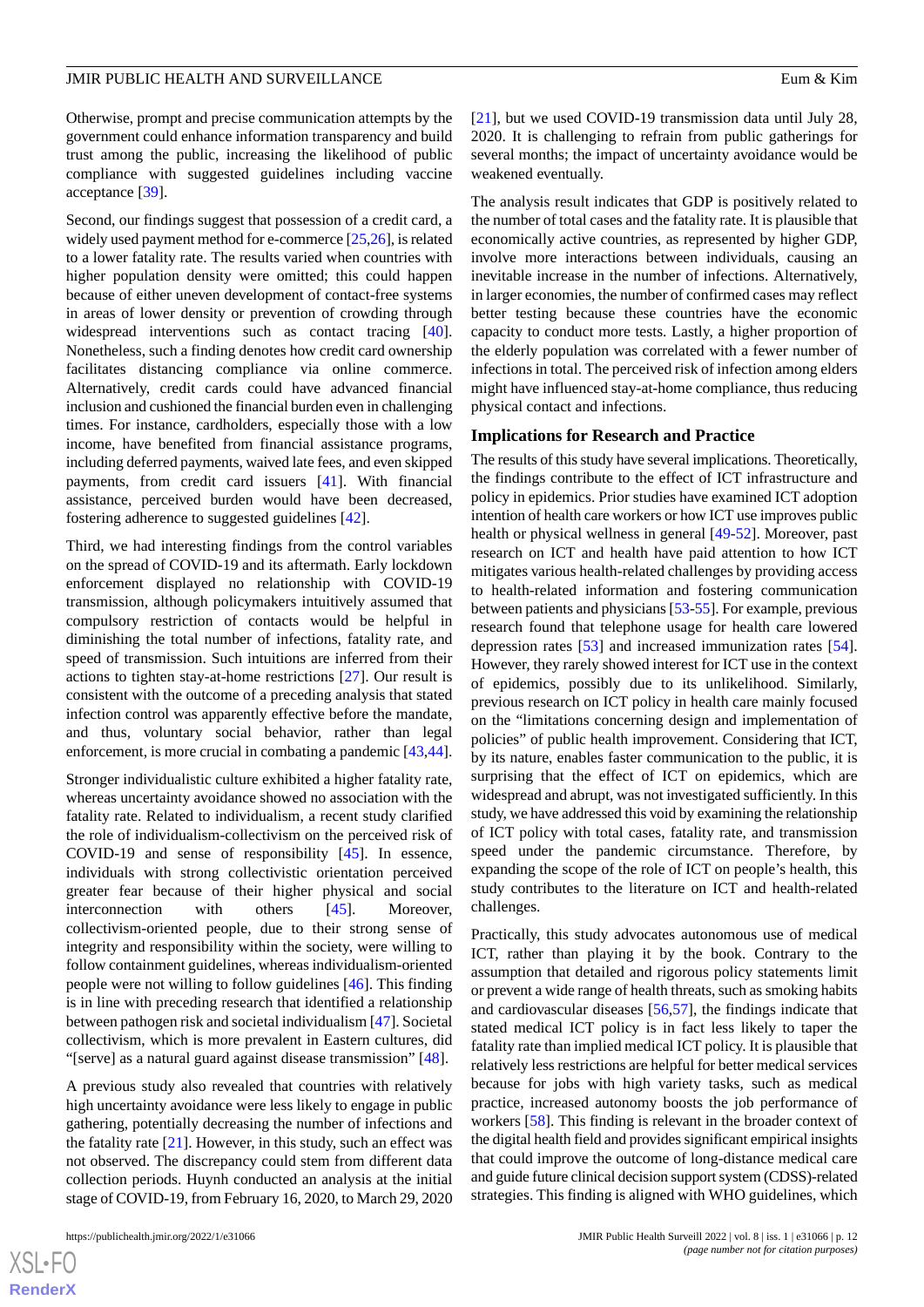suggest that "health workers may deviate from the recommendations" of a CDSS based on physicians' own rationale [[36\]](#page-14-11), although an algorithm-based CDSS is conventionally perceived as competent. As such, policymakers need to consider the independent and flexible decision-making of physicians in the context of medical ICT usage.

Regarding distancing-enabling infrastructure, this study showed that the government should prioritize providing ICT infrastructure that enables physical distancing in densely populated areas. As the budget for ICT infrastructure is limited, the government should strategically allocate funds to achieve the greatest benefit. Especially, strategic budgeting is vital in developing countries where tax revenue is relatively insufficient. Because our findings show that differences in population density yield different outcomes of ICT implementation, governors can consider investing in populous areas first, in order to maximize the benefit with limited resources.

### **Conclusions**

Despite our findings on the relationship between national characteristics and disease dispersion, our study is not without limitations. Although we included most established countries, we were not able to include all countries in our analysis. Consequently, the sample size for regression was small. In addition, the data for medical ICT infrastructure and the rate of credit card ownership were not up-to-date. Therefore, their impacts during the observation period may not have been accurately estimated. However, it is important to note that ICT policy and infrastructure have a delayed "lag" effect on country-level outcomes because people need to adopt, trust, and alter their behaviors in line with new technologies and policies [[59\]](#page-15-9). For instance, a recent study on the role of ICT in women's health outcomes showed that the maternal fatality rate was lowered while modern medical care seeking behavior increased after kiosks were implemented and used for some years [[59\]](#page-15-9). In addition, although we included broadband speed in the model, broadband coverage may also play a distinct role. For instance, high broadband speed offers fast communication online, advocating real-time information sharing in dire situations such as COVID-19 [\[9](#page-13-6)]. On the other hand, broadband coverage enables seamless internet connectivity with personal devices; when individuals get out of the service range at some point, they would not get broadband access. While lack of decent broadband coverage indicates inability to use the internet, lack of decent broadband speed denotes unattainability of prompt communication with others. Nevertheless, the correlation between broadband coverage and speed was high (correlation=0.79). Accordingly, only one of them was used for our analysis to avoid a multicollinearity problem. Moreover, there are other potential confounders, such as mask adherence, that were not included in our study. However, we believe that our culture-related variables, such as individualism and uncertainty avoidance, may account for such confounders [[60\]](#page-15-10). Lastly, because the COVID-19 pandemic has not ended, the long-term effect of ICT infrastructure and ICT policies could not be examined.

By conducting an analysis at the country level, we ensured the generalizability of our work and developed tentative guidelines to control the spread of infectious diseases. We have especially emphasized the importance of medical telehealth policies that contribute to reduce the consequences of COVID-19. By collecting updated COVID-19 data, future research can clarify the long-term effects of the aforementioned national traits. We hope that this study will broaden the scope of research on the impact of ICT infrastructure and policies, and give guidance for better policy-making in the health care domain.

### **Acknowledgments**

This work is partially supported by the Barun ICT Research Center at Yonsei University. This research was supported by the Yonsei University Research Fund of 2019 (2019-22-0051). This research was also supported by the Yonsei Signature Research Cluster Program of 2021 (2021-22-0006).

### <span id="page-12-2"></span>**Conflicts of Interest**

None declared.

# <span id="page-12-3"></span>**Multimedia Appendix 1**

Pairwise correlations (N=98). [[DOCX File , 21 KB](https://jmir.org/api/download?alt_name=publichealth_v8i1e31066_app1.docx&filename=27d6c0e33255616fbeaa963e76b3094f.docx)-[Multimedia Appendix 1\]](https://jmir.org/api/download?alt_name=publichealth_v8i1e31066_app1.docx&filename=27d6c0e33255616fbeaa963e76b3094f.docx)

### <span id="page-12-1"></span><span id="page-12-0"></span>**Multimedia Appendix 2**

Regression results for the sample with less population density (lower 70%). [[DOCX File , 40 KB](https://jmir.org/api/download?alt_name=publichealth_v8i1e31066_app2.docx&filename=8b98f0d5ba8a97c35a6d2f50c93be036.docx)-[Multimedia Appendix 2\]](https://jmir.org/api/download?alt_name=publichealth_v8i1e31066_app2.docx&filename=8b98f0d5ba8a97c35a6d2f50c93be036.docx)

### **References**

- 1. WHO Coronavirus (COVID-19) Dashboard. World Health Organization. URL:<https://covid19.who.int/> [accessed 2021-09-23]
- 2. Kupferschmidt K. Mutant coronavirus in the United Kingdom sets off alarms, but its importance remains unclear. Science. 2020 Dec. URL: [https://www.sciencemag.org/news/2020/12/](https://www.sciencemag.org/news/2020/12/mutant-coronavirus-united-kingdom-sets-alarms-its-importance-remains-unclear) [mutant-coronavirus-united-kingdom-sets-alarms-its-importance-remains-unclear](https://www.sciencemag.org/news/2020/12/mutant-coronavirus-united-kingdom-sets-alarms-its-importance-remains-unclear) [accessed 2021-01-19]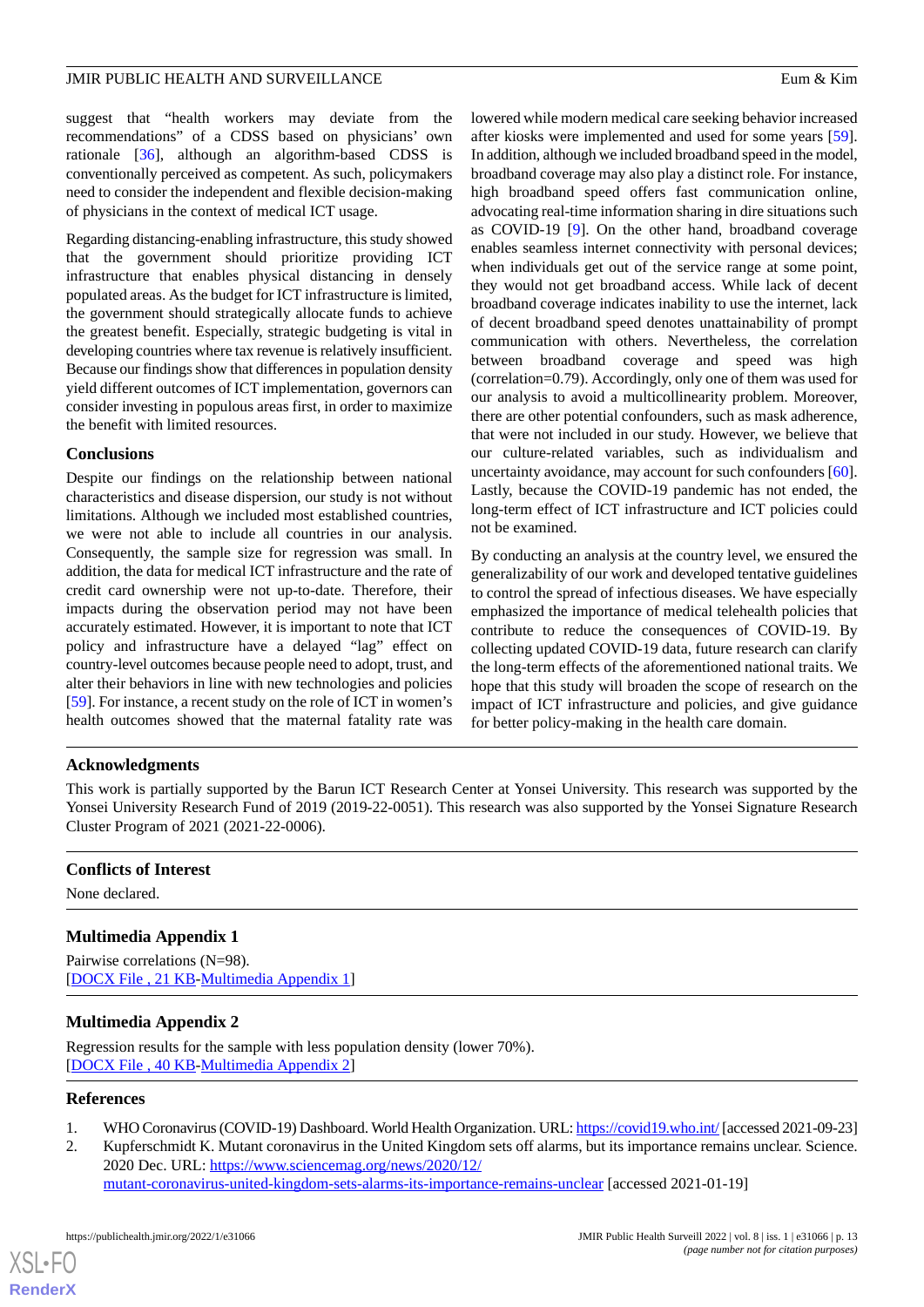- <span id="page-13-0"></span>3. Carter RW, Sanford JC. A new look at an old virus: patterns of mutation accumulation in the human H1N1 influenza virus since 1918. Theor Biol Med Model 2012 Oct 12;9(1):42 [[FREE Full text](https://tbiomed.biomedcentral.com/articles/10.1186/1742-4682-9-42)] [doi: [10.1186/1742-4682-9-42\]](http://dx.doi.org/10.1186/1742-4682-9-42) [Medline: [23062055](http://www.ncbi.nlm.nih.gov/entrez/query.fcgi?cmd=Retrieve&db=PubMed&list_uids=23062055&dopt=Abstract)]
- <span id="page-13-2"></span><span id="page-13-1"></span>4. Grubaugh ND, Hanage WP, Rasmussen AL. Making Sense of Mutation: What D614G Means for the COVID-19 Pandemic Remains Unclear. Cell 2020 Aug 20;182(4):794-795 [[FREE Full text\]](https://linkinghub.elsevier.com/retrieve/pii/S0092-8674(20)30817-5) [doi: [10.1016/j.cell.2020.06.040](http://dx.doi.org/10.1016/j.cell.2020.06.040)] [Medline: [32697970\]](http://www.ncbi.nlm.nih.gov/entrez/query.fcgi?cmd=Retrieve&db=PubMed&list_uids=32697970&dopt=Abstract)
- 5. Jin X, Lian J, Hu J, Gao J, Zheng L, Zhang Y, et al. Epidemiological, clinical and virological characteristics of 74 cases of coronavirus-infected disease 2019 (COVID-19) with gastrointestinal symptoms. Gut 2020 Jun 24;69(6):1002-1009 [\[FREE](http://gut.bmj.com/lookup/pmidlookup?view=long&pmid=32213556) [Full text\]](http://gut.bmj.com/lookup/pmidlookup?view=long&pmid=32213556) [doi: [10.1136/gutjnl-2020-320926](http://dx.doi.org/10.1136/gutjnl-2020-320926)] [Medline: [32213556](http://www.ncbi.nlm.nih.gov/entrez/query.fcgi?cmd=Retrieve&db=PubMed&list_uids=32213556&dopt=Abstract)]
- <span id="page-13-4"></span><span id="page-13-3"></span>6. Socio-economic impact of COVID-19. United Nations Development Programme. 2020. URL: [https://www.undp.org/](https://www.undp.org/coronavirus/socio-economic-impact-covid-19) [coronavirus/socio-economic-impact-covid-19](https://www.undp.org/coronavirus/socio-economic-impact-covid-19) [accessed 2021-01-02]
- <span id="page-13-5"></span>7. Ghose A, Li B, Macha M, Sun C, Foutz NZ. Trading Privacy for the Greater Social Good: How Did America React During COVID-19? SSRN Journal 2020:1-84. [doi: [10.2139/ssrn.3624069\]](http://dx.doi.org/10.2139/ssrn.3624069)
- <span id="page-13-6"></span>8. Coronavirus: Access to the internet can be a matter of life and death during a pandemic. Article 19. 2020. URL: [https:/](https://www.article19.org/resources/access-to-the-internet-can-be-a-matter-of-life-and-death-during-the-coronavirus-pandemic/) [/www.article19.org/resources/access-to-the-internet-can-be-a-matter-of-life-and-death-during-the-coronavirus-pandemic/](https://www.article19.org/resources/access-to-the-internet-can-be-a-matter-of-life-and-death-during-the-coronavirus-pandemic/) [accessed 2021-02-17]
- <span id="page-13-7"></span>9. Chiou L, Tucker C. Social distancing, internet access and inequality. National Bureau of Economic Research. 2020. URL: [https://www.nber.org/system/files/working\\_papers/w26982/w26982.pdf](https://www.nber.org/system/files/working_papers/w26982/w26982.pdf) [accessed 2021-12-20]
- <span id="page-13-8"></span>10. Keshvardoost S, Bahaadinbeigy K, Fatehi F. Role of Telehealth in the Management of COVID-19: Lessons Learned from Previous SARS, MERS, and Ebola Outbreaks. Telemed J E Health 2020 Jul 01;26(7):850-852. [doi: [10.1089/tmj.2020.0105\]](http://dx.doi.org/10.1089/tmj.2020.0105) [Medline: [32329659](http://www.ncbi.nlm.nih.gov/entrez/query.fcgi?cmd=Retrieve&db=PubMed&list_uids=32329659&dopt=Abstract)]
- <span id="page-13-9"></span>11. Draft OECD guide to measuring ICTs in the health sector. Organisation for Economic Co-operation and Development (OECD). 2015. URL: [https://www.oecd.org/health/health-systems/Draft-oecd-guide-to-measuring-icts-in-the-health-sector.](https://www.oecd.org/health/health-systems/Draft-oecd-guide-to-measuring-icts-in-the-health-sector.pdf) [pdf](https://www.oecd.org/health/health-systems/Draft-oecd-guide-to-measuring-icts-in-the-health-sector.pdf) [accessed 2021-12-19]
- 12. Mossong J, Hens N, Jit M, Beutels P, Auranen K, Mikolajczyk R, et al. Social contacts and mixing patterns relevant to the spread of infectious diseases. PLoS Med 2008 Mar 25;5(3):e74 [\[FREE Full text\]](https://dx.plos.org/10.1371/journal.pmed.0050074) [doi: [10.1371/journal.pmed.0050074\]](http://dx.doi.org/10.1371/journal.pmed.0050074) [Medline: [18366252](http://www.ncbi.nlm.nih.gov/entrez/query.fcgi?cmd=Retrieve&db=PubMed&list_uids=18366252&dopt=Abstract)]
- <span id="page-13-18"></span>13. Leung K, Jit M, Lau EHY, Wu JT. Social contact patterns relevant to the spread of respiratory infectious diseases in Hong Kong. Sci Rep 2017 Aug 11;7(1):7974 [[FREE Full text\]](https://doi.org/10.1038/s41598-017-08241-1) [doi: [10.1038/s41598-017-08241-1](http://dx.doi.org/10.1038/s41598-017-08241-1)] [Medline: [28801623](http://www.ncbi.nlm.nih.gov/entrez/query.fcgi?cmd=Retrieve&db=PubMed&list_uids=28801623&dopt=Abstract)]
- <span id="page-13-11"></span>14. Coccia M. Factors determining the diffusion of COVID-19 and suggested strategy to prevent future accelerated viral infectivity similar to COVID. Sci Total Environ 2020 Aug 10;729:138474 [[FREE Full text](http://europepmc.org/abstract/MED/32498152)] [doi: [10.1016/j.scitotenv.2020.138474](http://dx.doi.org/10.1016/j.scitotenv.2020.138474)] [Medline: [32498152\]](http://www.ncbi.nlm.nih.gov/entrez/query.fcgi?cmd=Retrieve&db=PubMed&list_uids=32498152&dopt=Abstract)
- <span id="page-13-12"></span>15. Denis E, Telle O, Benkimoun S. Mapping the lockdown effects in India: how geographers can contribute to tackle Covid-19 diffusion. The Conversation. 2020. URL: [https://theconversation.com/](https://theconversation.com/mapping-the-lockdown-effects-in-india-how-geographers-can-contribute-to-tackle-covid-19-diffusion-136323) [mapping-the-lockdown-effects-in-india-how-geographers-can-contribute-to-tackle-covid-19-diffusion-136323](https://theconversation.com/mapping-the-lockdown-effects-in-india-how-geographers-can-contribute-to-tackle-covid-19-diffusion-136323) [accessed 2021-12-19]
- <span id="page-13-13"></span><span id="page-13-10"></span>16. Bontempi E. First data analysis about possible COVID-19 virus airborne diffusion due to air particulate matter (PM): The case of Lombardy (Italy). Environ Res 2020 Jul;186:109639 [\[FREE Full text\]](http://europepmc.org/abstract/MED/32668559) [doi: [10.1016/j.envres.2020.109639\]](http://dx.doi.org/10.1016/j.envres.2020.109639) [Medline: [32668559](http://www.ncbi.nlm.nih.gov/entrez/query.fcgi?cmd=Retrieve&db=PubMed&list_uids=32668559&dopt=Abstract)]
- <span id="page-13-14"></span>17. Al-Hasan A, Khuntia J, Yim D. Threat, Coping, and Social Distance Adherence During COVID-19: Cross-Continental Comparison Using an Online Cross-Sectional Survey. J Med Internet Res 2020 Nov 18;22(11):e23019 [\[FREE Full text](https://www.jmir.org/2020/11/e23019/)] [doi: [10.2196/23019](http://dx.doi.org/10.2196/23019)] [Medline: [33119538\]](http://www.ncbi.nlm.nih.gov/entrez/query.fcgi?cmd=Retrieve&db=PubMed&list_uids=33119538&dopt=Abstract)
- 18. Altmann S, Milsom L, Zillessen H, Blasone R, Gerdon F, Bach R, et al. Acceptability of App-Based Contact Tracing for COVID-19: Cross-Country Survey Study. JMIR Mhealth Uhealth 2020 Aug 28;8(8):e19857 [[FREE Full text](https://mhealth.jmir.org/2020/8/e19857/)] [doi: [10.2196/19857\]](http://dx.doi.org/10.2196/19857) [Medline: [32759102\]](http://www.ncbi.nlm.nih.gov/entrez/query.fcgi?cmd=Retrieve&db=PubMed&list_uids=32759102&dopt=Abstract)
- <span id="page-13-19"></span>19. Sebhatu A, Wennberg K, Arora-Jonsson S, Lindberg SI. Explaining the homogeneous diffusion of COVID-19 nonpharmaceutical interventions across heterogeneous countries. Proc Natl Acad Sci U S A 2020 Sep 01;117(35):21201-21208 [[FREE Full text](http://www.pnas.org/cgi/pmidlookup?view=long&pmid=32788356)] [doi: [10.1073/pnas.2010625117\]](http://dx.doi.org/10.1073/pnas.2010625117) [Medline: [32788356](http://www.ncbi.nlm.nih.gov/entrez/query.fcgi?cmd=Retrieve&db=PubMed&list_uids=32788356&dopt=Abstract)]
- <span id="page-13-16"></span><span id="page-13-15"></span>20. Jinjarak Y, Ahmed R, Nair-Desai S, Xin W, Aizenman J. Accounting for Global COVID-19 Diffusion Patterns, January-April 2020. Econ Disaster Clim Chang 2020 Sep 04;4(3):1-45 [\[FREE Full text\]](http://europepmc.org/abstract/MED/32901228) [doi: [10.1007/s41885-020-00071-2](http://dx.doi.org/10.1007/s41885-020-00071-2)] [Medline: [32901228](http://www.ncbi.nlm.nih.gov/entrez/query.fcgi?cmd=Retrieve&db=PubMed&list_uids=32901228&dopt=Abstract)]
- <span id="page-13-17"></span>21. Huynh TLD. Does culture matter social distancing under the COVID-19 pandemic? Saf Sci 2020 Oct;130:104872 [\[FREE](http://europepmc.org/abstract/MED/32550745) [Full text\]](http://europepmc.org/abstract/MED/32550745) [doi: [10.1016/j.ssci.2020.104872\]](http://dx.doi.org/10.1016/j.ssci.2020.104872) [Medline: [32550745\]](http://www.ncbi.nlm.nih.gov/entrez/query.fcgi?cmd=Retrieve&db=PubMed&list_uids=32550745&dopt=Abstract)
- 22. Atalan A. Is the lockdown important to prevent the COVID-19 pandemic? Effects on psychology, environment and economy-perspective. Annals of Medicine and Surgery 2020 Aug;56:38-42. [doi: [10.1016/j.amsu.2020.06.010\]](http://dx.doi.org/10.1016/j.amsu.2020.06.010)
- 23. Hofstede G. Culture's Consequences: International Differences in Work-Related Values. Beverly Hills, CA: SAGE; 1984. 24. Yeung AY, Roewer-Despres F, Rosella L, Rudzicz F. Machine Learning-Based Prediction of Growth in Confirmed
- COVID-19 Infection Cases in 114 Countries Using Metrics of Nonpharmaceutical Interventions and Cultural Dimensions: Model Development and Validation. J Med Internet Res 2021 Apr 23;23(4):e26628 [[FREE Full text](https://www.jmir.org/2021/4/e26628/)] [doi: [10.2196/26628](http://dx.doi.org/10.2196/26628)] [Medline: [33844636](http://www.ncbi.nlm.nih.gov/entrez/query.fcgi?cmd=Retrieve&db=PubMed&list_uids=33844636&dopt=Abstract)]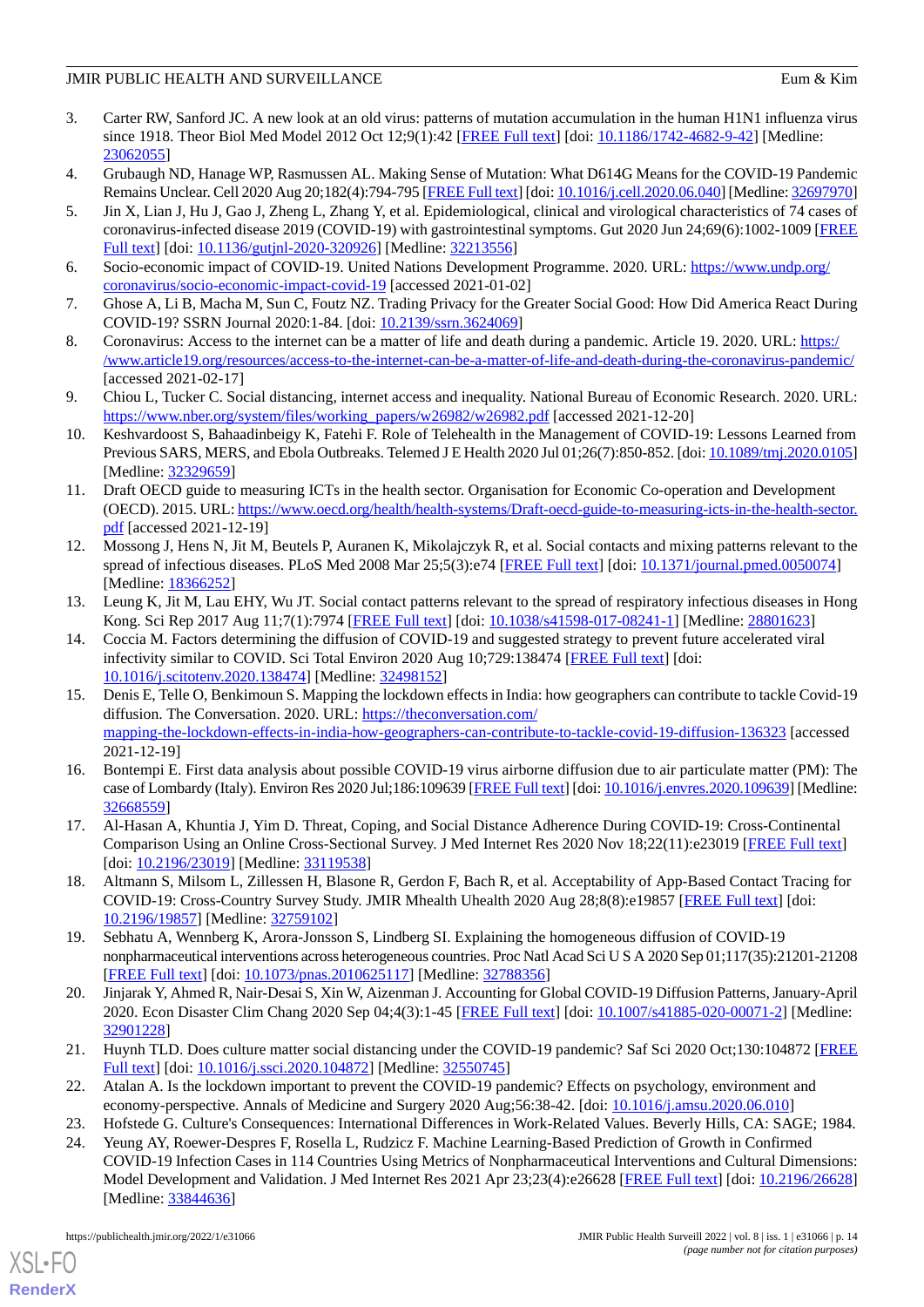- <span id="page-14-0"></span>25. B2C e-Commerce and Payments in North America: An Assessment of COVID-19's Impact on the Industry. GlobeNewswire. 2020. URL: [https://www.globenewswire.com/news-release/2020/07/06/2057872/0/en/](https://www.globenewswire.com/news-release/2020/07/06/2057872/0/en/B2C-e-Commerce-and-Payments-in-North-America-An-Assessment-of-COVID-19-s-Impact-on-the-Industry.html) [B2C-e-Commerce-and-Payments-in-North-America-An-Assessment-of-COVID-19-s-Impact-on-the-Industry.html](https://www.globenewswire.com/news-release/2020/07/06/2057872/0/en/B2C-e-Commerce-and-Payments-in-North-America-An-Assessment-of-COVID-19-s-Impact-on-the-Industry.html) [accessed 2021-02-17]
- <span id="page-14-2"></span><span id="page-14-1"></span>26. Meyll T, Walter A. Tapping and waving to debt: Mobile payments and credit card behavior. Finance Research Letters 2019 Mar; 28:381-387. [doi: [10.1016/j.frl.2018.06.009\]](http://dx.doi.org/10.1016/j.frl.2018.06.009)
- 27. Fancourt D. People started breaking Covid rules when they saw those with privilege ignore them. The Guardian. 2021. URL:<https://www.theguardian.com/commentisfree/2021/jan/02/follow-covid-restrictions-break-rules-compliance> [accessed 2021-02-20]
- <span id="page-14-4"></span><span id="page-14-3"></span>28. Zanaboni P, Knarvik U, Wootton R. Adoption of routine telemedicine in Norway: the current picture. Glob Health Action 2014 Jan 09;7(1):22801 [[FREE Full text](http://europepmc.org/abstract/MED/24433942)] [doi: [10.3402/gha.v7.22801](http://dx.doi.org/10.3402/gha.v7.22801)] [Medline: [24433942](http://www.ncbi.nlm.nih.gov/entrez/query.fcgi?cmd=Retrieve&db=PubMed&list_uids=24433942&dopt=Abstract)]
- <span id="page-14-5"></span>29. Jetty A, Moore MA, Coffman M, Petterson S, Bazemore A. Rural Family Physicians Are Twice as Likely to Use Telehealth as Urban Family Physicians. Telemed J E Health 2018 Apr;24(4):268-276. [doi: [10.1089/tmj.2017.0161\]](http://dx.doi.org/10.1089/tmj.2017.0161) [Medline: [28805545](http://www.ncbi.nlm.nih.gov/entrez/query.fcgi?cmd=Retrieve&db=PubMed&list_uids=28805545&dopt=Abstract)]
- <span id="page-14-6"></span>30. Kircher S, Mulcahy M, Kalyan A, Weldon C, Trosman J, Benson A. Telemedicine in Oncology and Reimbursement Policy During COVID-19 and Beyond. J Natl Compr Canc Netw 2020 Sep 30:1-7. [doi: [10.6004/jnccn.2020.7639](http://dx.doi.org/10.6004/jnccn.2020.7639)] [Medline: [32998106](http://www.ncbi.nlm.nih.gov/entrez/query.fcgi?cmd=Retrieve&db=PubMed&list_uids=32998106&dopt=Abstract)]
- <span id="page-14-8"></span><span id="page-14-7"></span>31. Wang J, Tang K, Feng K, Lv W, Chen K, Wang F. Impact of Temperature and Relative Humidity on the Transmission of COVID-19: A Modeling Study in China and the United States. arXiv. 2020. URL:<https://arxiv.org/abs/2003.05003> [accessed 2021-12-20]
- <span id="page-14-9"></span>32. National Culture. Hofstede Insights. URL:<https://hi.hofstede-insights.com/national-culture> [accessed 2021-12-17]
- 33. Hair J, Black W, Babin B. Multivariate Data Analysis. New York, NY: Pearson; 2009.
- <span id="page-14-10"></span>34. Jarvis CI, Van Zandvoort K, Gimma A, Prem K, CMMID COVID-19 working group, Klepac P, et al. Quantifying the impact of physical distance measures on the transmission of COVID-19 in the UK. BMC Med 2020 May 07;18(1):124 [[FREE Full text](https://bmcmedicine.biomedcentral.com/articles/10.1186/s12916-020-01597-8)] [doi: [10.1186/s12916-020-01597-8\]](http://dx.doi.org/10.1186/s12916-020-01597-8) [Medline: [32375776](http://www.ncbi.nlm.nih.gov/entrez/query.fcgi?cmd=Retrieve&db=PubMed&list_uids=32375776&dopt=Abstract)]
- <span id="page-14-12"></span><span id="page-14-11"></span>35. Nancarrow SA. Six principles to enhance health workforce flexibility. Hum Resour Health 2015 Apr 07;13(1):9 [[FREE](https://human-resources-health.biomedcentral.com/articles/10.1186/1478-4491-13-9) [Full text\]](https://human-resources-health.biomedcentral.com/articles/10.1186/1478-4491-13-9) [doi: [10.1186/1478-4491-13-9\]](http://dx.doi.org/10.1186/1478-4491-13-9) [Medline: [26264184](http://www.ncbi.nlm.nih.gov/entrez/query.fcgi?cmd=Retrieve&db=PubMed&list_uids=26264184&dopt=Abstract)]
- 36. WHO guideline: recommendations on digital interventions for health system strengthening. World Health Organization. 2019. URL: <https://www.who.int/publications/i/item/9789241550505> [accessed 2021-12-20]
- <span id="page-14-13"></span>37. Komenda M, Bulhart V, Karolyi M, Jarkovský J, Mužík J, Májek O, et al. Complex Reporting of the COVID-19 Epidemic in the Czech Republic: Use of an Interactive Web-Based App in Practice. J Med Internet Res 2020 May 27;22(5):e19367 [[FREE Full text](https://www.jmir.org/2020/5/e19367/)] [doi: [10.2196/19367\]](http://dx.doi.org/10.2196/19367) [Medline: [32412422\]](http://www.ncbi.nlm.nih.gov/entrez/query.fcgi?cmd=Retrieve&db=PubMed&list_uids=32412422&dopt=Abstract)
- <span id="page-14-15"></span><span id="page-14-14"></span>38. Ngai CSB, Singh RG, Lu W, Koon AC. Grappling With the COVID-19 Health Crisis: Content Analysis of Communication Strategies and Their Effects on Public Engagement on Social Media. J Med Internet Res 2020 Aug 24;22(8):e21360 [\[FREE](https://www.jmir.org/2020/8/e21360/) [Full text\]](https://www.jmir.org/2020/8/e21360/) [doi: [10.2196/21360\]](http://dx.doi.org/10.2196/21360) [Medline: [32750013](http://www.ncbi.nlm.nih.gov/entrez/query.fcgi?cmd=Retrieve&db=PubMed&list_uids=32750013&dopt=Abstract)]
- <span id="page-14-16"></span>39. Marlow LA, Waller J, Wardle J. Trust and experience as predictors of HPV vaccine acceptance. Hum Vaccin 2007 Oct 27;3(5):171-175. [doi: [10.4161/hv.3.5.4310\]](http://dx.doi.org/10.4161/hv.3.5.4310) [Medline: [17622801](http://www.ncbi.nlm.nih.gov/entrez/query.fcgi?cmd=Retrieve&db=PubMed&list_uids=17622801&dopt=Abstract)]
- <span id="page-14-17"></span>40. Hsu J. Population density does not doom cities to pandemic dangers. Scientific American. 2020. URL: [https://www.](https://www.scientificamerican.com/article/population-density-does-not-doom-cities-to-pandemic-dangers/) [scientificamerican.com/article/population-density-does-not-doom-cities-to-pandemic-dangers/](https://www.scientificamerican.com/article/population-density-does-not-doom-cities-to-pandemic-dangers/) [accessed 2021-02-23]
- <span id="page-14-18"></span>41. White A. Here's our most up-to-date list of credit card financial assistance programs during coronavirus. CNBC. 2021. URL: <https://www.cnbc.com/select/credit-card-issuers-offer-customer-assistance-amid-coronavirus-financial-hardship/> [accessed 2021-07-16]
- <span id="page-14-19"></span>42. Kim E, Gupta S, Bolge S, Chen C, Whitehead R, Bates JA. Adherence and outcomes associated with copayment burden in schizophrenia: a cross-sectional survey. J Med Econ 2010 Mar 17;13(2):185-192. [doi: [10.3111/13696991003723023](http://dx.doi.org/10.3111/13696991003723023)] [Medline: [20235753](http://www.ncbi.nlm.nih.gov/entrez/query.fcgi?cmd=Retrieve&db=PubMed&list_uids=20235753&dopt=Abstract)]
- <span id="page-14-20"></span>43. Kepp K, Bjornskov C. Lockdown Effects on Sars-CoV-2 Transmission – The evidence from Northern Jutland. medRxiv 2021:1. [doi: [10.1101/2020.12.28.20248936\]](http://dx.doi.org/10.1101/2020.12.28.20248936)
- <span id="page-14-21"></span>44. Gupta S, Nguyen T, Rojas F, Raman S, Lee B, Bento A, et al. Tracking public and private responses to the COVID-19 epidemic: Evidence from state and local government actions. National Bureau of Economic Research. 2020. URL: [https:/](https://www.nber.org/system/files/working_papers/w27027/w27027.pdf) [/www.nber.org/system/files/working\\_papers/w27027/w27027.pdf](https://www.nber.org/system/files/working_papers/w27027/w27027.pdf) [accessed 2021-12-20]
- <span id="page-14-22"></span>45. Germani A, Buratta L, Delvecchio E, Mazzeschi C. Emerging Adults and COVID-19: The Role of Individualism-Collectivism on Perceived Risks and Psychological Maladjustment. Int J Environ Res Public Health 2020 May 17;17(10):3497 [\[FREE](https://www.mdpi.com/resolver?pii=ijerph17103497) [Full text\]](https://www.mdpi.com/resolver?pii=ijerph17103497) [doi: [10.3390/ijerph17103497\]](http://dx.doi.org/10.3390/ijerph17103497) [Medline: [32429536\]](http://www.ncbi.nlm.nih.gov/entrez/query.fcgi?cmd=Retrieve&db=PubMed&list_uids=32429536&dopt=Abstract)
- 46. Carvalho LDF, Pianowski G, Gonçalves AP. Personality differences and COVID-19: are extroversion and conscientiousness personality traits associated with engagement with containment measures? Trends Psychiatry Psychother 2020 Jun;42(2):179-184 [[FREE Full text](https://doi.org/10.1590/2237-6089-2020-0029)] [doi: [10.1590/2237-6089-2020-0029\]](http://dx.doi.org/10.1590/2237-6089-2020-0029) [Medline: [32294713\]](http://www.ncbi.nlm.nih.gov/entrez/query.fcgi?cmd=Retrieve&db=PubMed&list_uids=32294713&dopt=Abstract)
- 47. Fincher CL, Thornhill R, Murray DR, Schaller M. Pathogen prevalence predicts human cross-cultural variability in individualism/collectivism. Proc Biol Sci 2008 Jun 07;275(1640):1279-1285 [[FREE Full text](http://europepmc.org/abstract/MED/18302996)] [doi: [10.1098/rspb.2008.0094\]](http://dx.doi.org/10.1098/rspb.2008.0094) [Medline: [18302996](http://www.ncbi.nlm.nih.gov/entrez/query.fcgi?cmd=Retrieve&db=PubMed&list_uids=18302996&dopt=Abstract)]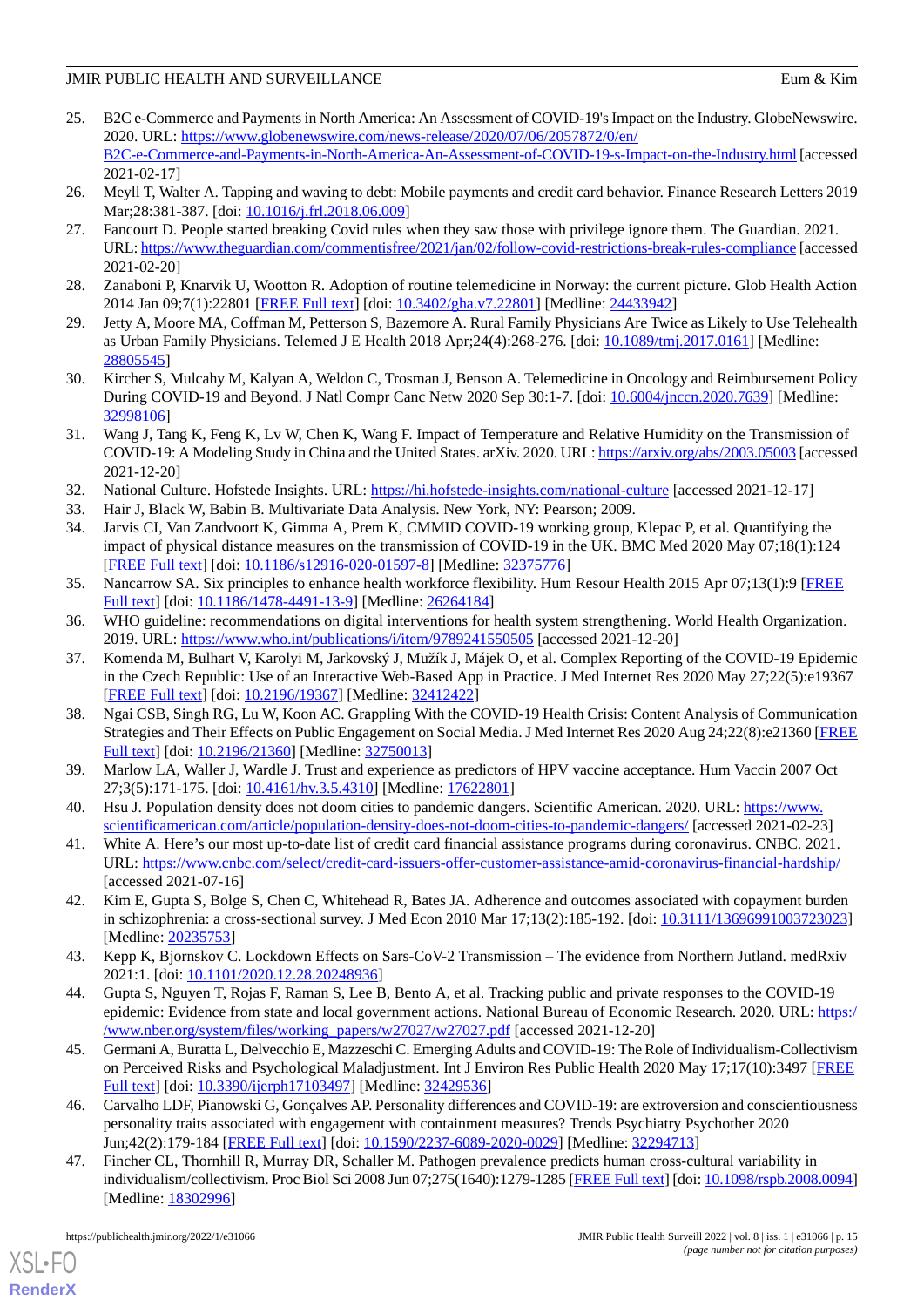- <span id="page-15-0"></span>48. Travers M. Cultural Psychology Research Suggests The U.S. May Be Less Individualistic After Coronavirus Pandemic. Forbes. 2020. URL: [https://www.forbes.com/sites/traversmark/2020/03/23/](https://www.forbes.com/sites/traversmark/2020/03/23/what-will-the-post-covid-19-world-look-like-lessons-from-cultural-psychology/?sh=69f540563f58)
- <span id="page-15-1"></span>[what-will-the-post-covid-19-world-look-like-lessons-from-cultural-psychology/?sh=69f540563f58](https://www.forbes.com/sites/traversmark/2020/03/23/what-will-the-post-covid-19-world-look-like-lessons-from-cultural-psychology/?sh=69f540563f58) [accessed 2021-02-18] 49. Melas CD, Zampetakis LA, Dimopoulou A, Moustakis V. Modeling the acceptance of clinical information systems among hospital medical staff: an extended TAM model. J Biomed Inform 2011 Aug;44(4):553-564 [[FREE Full text](https://linkinghub.elsevier.com/retrieve/pii/S1532-0464(11)00011-6)] [doi:
- [10.1016/j.jbi.2011.01.009](http://dx.doi.org/10.1016/j.jbi.2011.01.009)] [Medline: [21292029\]](http://www.ncbi.nlm.nih.gov/entrez/query.fcgi?cmd=Retrieve&db=PubMed&list_uids=21292029&dopt=Abstract) 50. Jimoh L, Pate MA, Lin L, Schulman KA. A model for the adoption of ICT by health workers in Africa. Int J Med Inform 2012 Nov;81(11):773-781. [doi: [10.1016/j.ijmedinf.2012.08.005\]](http://dx.doi.org/10.1016/j.ijmedinf.2012.08.005) [Medline: [22986218\]](http://www.ncbi.nlm.nih.gov/entrez/query.fcgi?cmd=Retrieve&db=PubMed&list_uids=22986218&dopt=Abstract)
- <span id="page-15-2"></span>51. Ganju KK, Pavlou PA, Banker RD. Does Information and Communication Technology Lead to the Well-Being of Nations? A Country-Level Empirical Investigation. MISQ 2016 Feb 2;40(2):417-430. [doi: [10.25300/misq/2016/40.2.07](http://dx.doi.org/10.25300/misq/2016/40.2.07)]
- <span id="page-15-3"></span>52. Venkatesh V, Rai A, Sykes TA, Aljafari R. Combating Infant Mortality in Rural India: Evidence from a Field Study of eHealth Kiosk Implementations. MISQ 2016 Feb 2;40(2):353-380. [doi: [10.25300/misq/2016/40.2.04\]](http://dx.doi.org/10.25300/misq/2016/40.2.04)
- <span id="page-15-5"></span>53. Simon GE, Ludman EJ, Tutty S, Operskalski B, Von Korff M. Telephone psychotherapy and telephone care management for primary care patients starting antidepressant treatment: a randomized controlled trial. JAMA 2004 Aug 25;292(8):935-942. [doi: [10.1001/jama.292.8.935](http://dx.doi.org/10.1001/jama.292.8.935)] [Medline: [15328325\]](http://www.ncbi.nlm.nih.gov/entrez/query.fcgi?cmd=Retrieve&db=PubMed&list_uids=15328325&dopt=Abstract)
- <span id="page-15-4"></span>54. Kaplan WA. Can the ubiquitous power of mobile phones be used to improve health outcomes in developing countries? Global Health 2006 May 23;2(1):9-14 [\[FREE Full text\]](https://globalizationandhealth.biomedcentral.com/articles/10.1186/1744-8603-2-9) [doi: [10.1186/1744-8603-2-9](http://dx.doi.org/10.1186/1744-8603-2-9)] [Medline: [16719925\]](http://www.ncbi.nlm.nih.gov/entrez/query.fcgi?cmd=Retrieve&db=PubMed&list_uids=16719925&dopt=Abstract)
- <span id="page-15-6"></span>55. Tan SS, Goonawardene N. Internet Health Information Seeking and the Patient-Physician Relationship: A Systematic Review. J Med Internet Res 2017 Jan 19;19(1):e9 [\[FREE Full text](https://www.jmir.org/2017/1/e9/)] [doi: [10.2196/jmir.5729\]](http://dx.doi.org/10.2196/jmir.5729) [Medline: [28104579](http://www.ncbi.nlm.nih.gov/entrez/query.fcgi?cmd=Retrieve&db=PubMed&list_uids=28104579&dopt=Abstract)]
- <span id="page-15-7"></span>56. Busse R, Blümel M, Scheller-Kreinsen D, Zentner A. Tackling Chronic Disease in Europe: Strategies, Interventions and Challenges. Geneva, Switzerland: World Health Organization; 2010.
- <span id="page-15-9"></span><span id="page-15-8"></span>57. Heidenreich PA, Trogdon JG, Khavjou OA, Butler J, Dracup K, Ezekowitz MD, et al. Forecasting the Future of Cardiovascular Disease in the United States. Circulation 2011 Mar;123(8):933-944. [doi: [10.1161/cir.0b013e31820a55f5](http://dx.doi.org/10.1161/cir.0b013e31820a55f5)]
- <span id="page-15-10"></span>58. Dodd NG, Ganster DC. The interactive effects of variety, autonomy, and feedback on attitudes and performance. J. Organiz. Behav 1996 Jul;17(4):329-347. [doi: [10.1002/\(sici\)1099-1379\(199607\)17:4<329::aid-job754>3.0.co;2-b\]](http://dx.doi.org/10.1002/(sici)1099-1379(199607)17:4<329::aid-job754>3.0.co;2-b)
- 59. Venkatesh V, Sykes TA, Zhang X. ICT for Development in Rural India: A Longitudinal Study of Women's Health Outcomes. MISQ 2020 Jun 1;44(2):605-629. [doi: [10.25300/misq/2020/12342](http://dx.doi.org/10.25300/misq/2020/12342)]
- 60. Nørgaard M, Ehrenstein V, Vandenbroucke JP. CLEP 2017 Mar;Volume 9:185-193. [doi: [10.2147/clep.s129879\]](http://dx.doi.org/10.2147/clep.s129879)

# **Abbreviations**

**CDSS:** clinical decision support system **DistancingICT:** distancing-enabling ICT infrastructure **EHR:** electronic health record **GDP:** gross domestic product **ICT:** information and communications technology **MedicalICT:** medical ICT infrastructure and policy **OWID:** Our World in Data **PPP:** purchasing power parity **VIF:** variance inflation factor **WHO:** World Health Organization

*Edited by G Eysenbach; submitted 08.06.21; peer-reviewed by J Khuntia, P Mechael, W Al-Chetachi; comments to author 01.07.21; revised version received 25.08.21; accepted 23.11.21; published 07.01.22*

*Please cite as: Eum NJ, Kim SH The Role of Information and Communications Technology Policies and Infrastructure in Curbing the Spread of the Novel Coronavirus: Cross-country Comparative Study JMIR Public Health Surveill 2022;8(1):e31066 URL: <https://publichealth.jmir.org/2022/1/e31066> doi: [10.2196/31066](http://dx.doi.org/10.2196/31066) PMID: [34817392](http://www.ncbi.nlm.nih.gov/entrez/query.fcgi?cmd=Retrieve&db=PubMed&list_uids=34817392&dopt=Abstract)*

©Nam Ji Eum, Seung Hyun Kim. Originally published in JMIR Public Health and Surveillance (https://publichealth.jmir.org), 07.01.2022. This is an open-access article distributed under the terms of the Creative Commons Attribution License (https://creativecommons.org/licenses/by/4.0/), which permits unrestricted use, distribution, and reproduction in any medium,